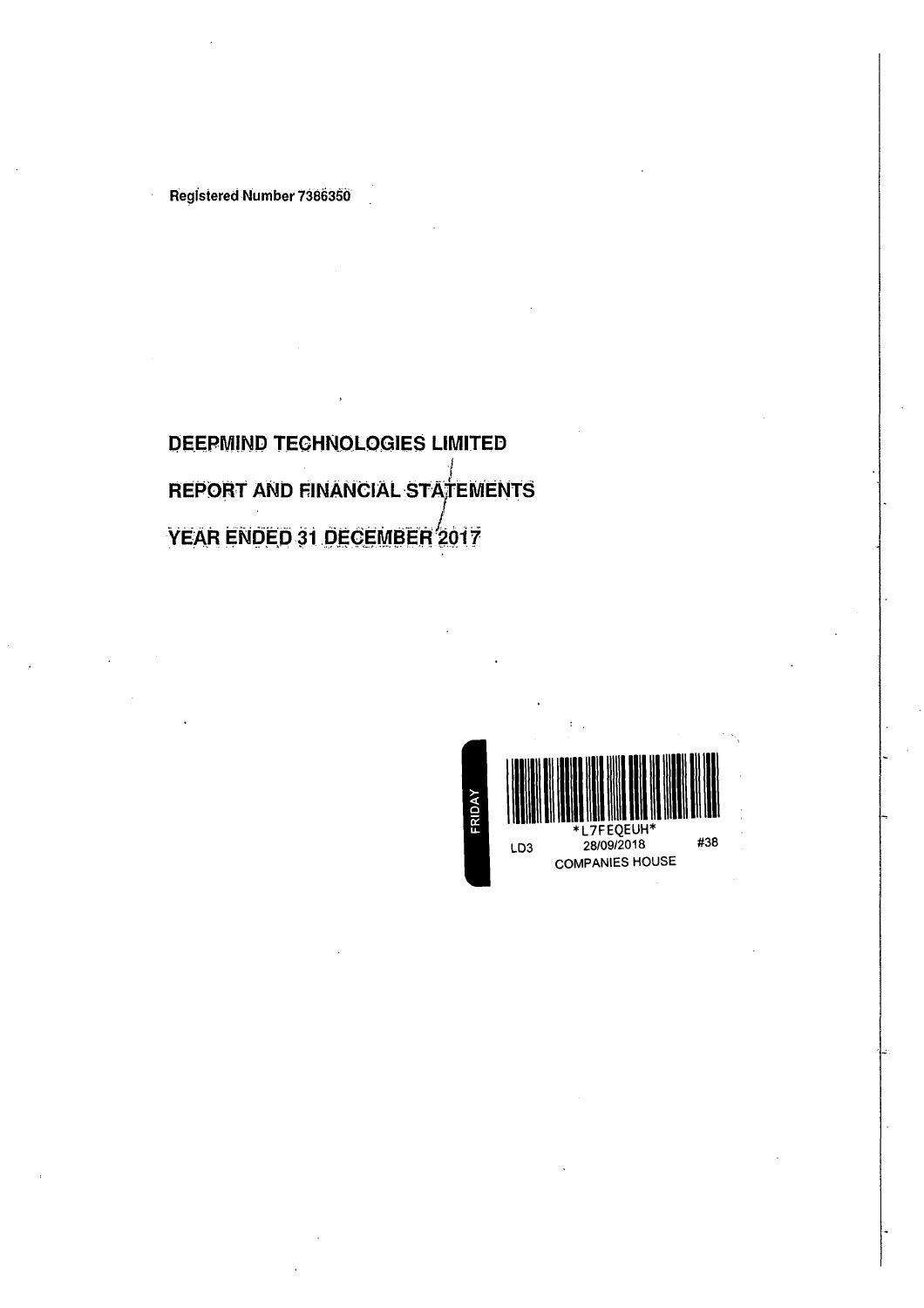#### **CONTENTS**

PAGE(S) STRATEGIC REPORT  $\overline{2}$ DIRECTORS' REPORT  $3 + 5$ INDEPENDENT AUDITOR'S REPORT  $6 - 8$ STATEMENT OF COMPREHENSIVE INCOME  $.9$ STATEMENT OF FINANCIAL POSITION  $10$ STATEMENT OF CHANGES IN EQUITY  $11$ NOTES TO THE FINANCIAL STATEMENTS  $12 - 24$ 

T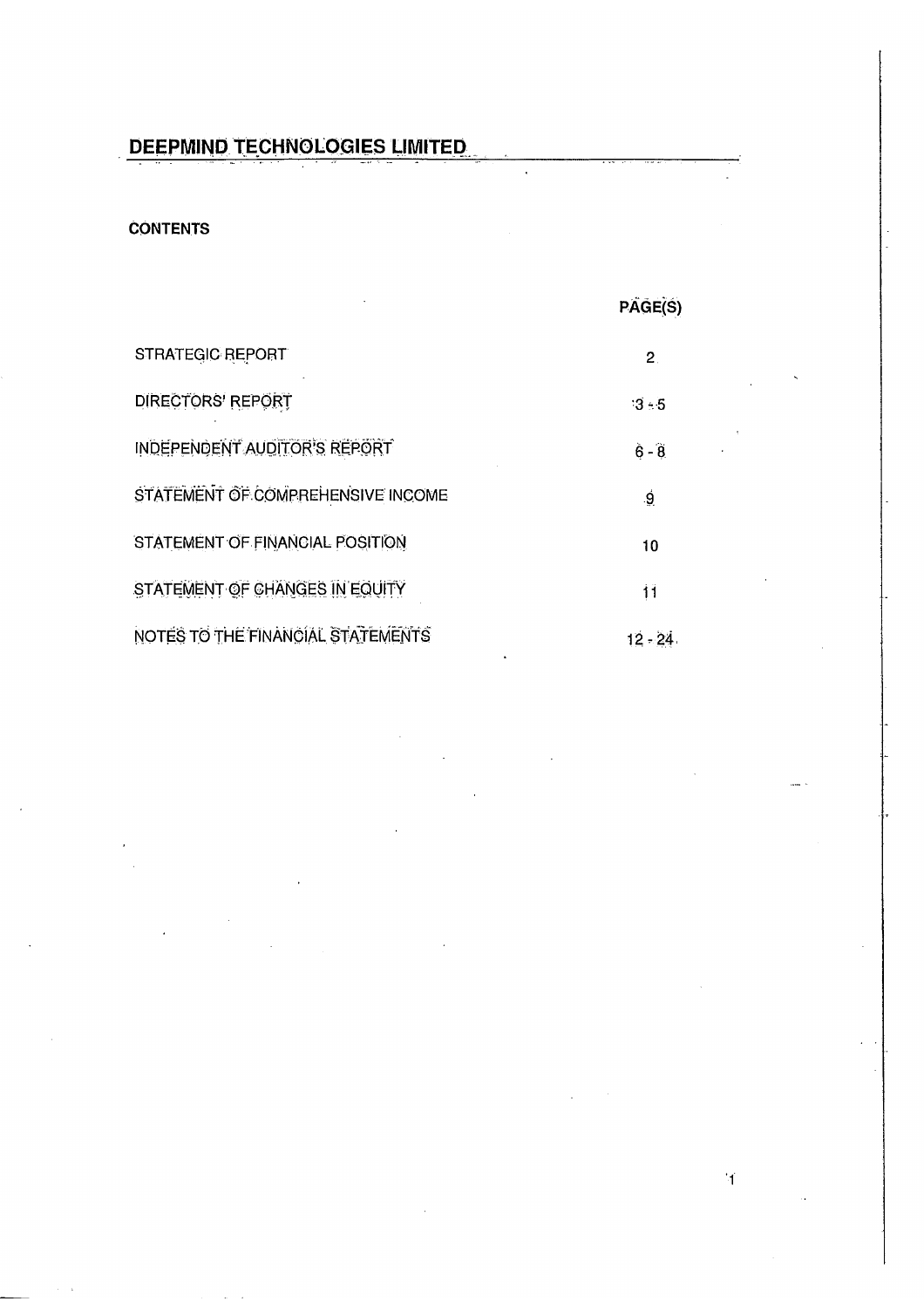## **Strategic Report** For the year ended 31 December 2017

The Directors present their strategic report of DeepMind Technologies Limited (the "Company") for the year ended 31 December 2017.

#### **Review of the business**

The Company specialises in the research and application of cutting edge machine learning, including the provision of technical services to other companies.

The Company's key financial performance indicators during the year were as follows:

Turnover represents technical service fees from other group undertakings, it increased from £40 million to £54 million in the year, an increase of £14 million.

Administrative expenses increased from £164 million to £334 million, an increase of £170 million in the year. The increase mainly relates to a rise in technical infrastructure, staff costs and other related charges.

During the year, the Company acquired intellectual property assets for cash consideration of £2.3 million. The transaction was accounted for as a business combination with the identifiable intangible assets measured at fair value of £1.2 million.

The statement of comprehensive income and the statement of financial position are set out on pages 9 and 10 respectively. The loss for the financial year of £302 million has been added to the shareholders' deficit.

#### Principal risks and uncertainties

Machine learning research and application is an emerging market characterised by continuous change and intense competition. As a result, the Company Will continue to face risks and uncertainties, which may have a significant impact on its ability to achieve continued success within its market. To mitigate this risk the Company follows a well-informed risk based approach for decision making.

By orde) of the poard **Ronan Harris Director** 

Date: 28.09.2018

 $\ddot{2}$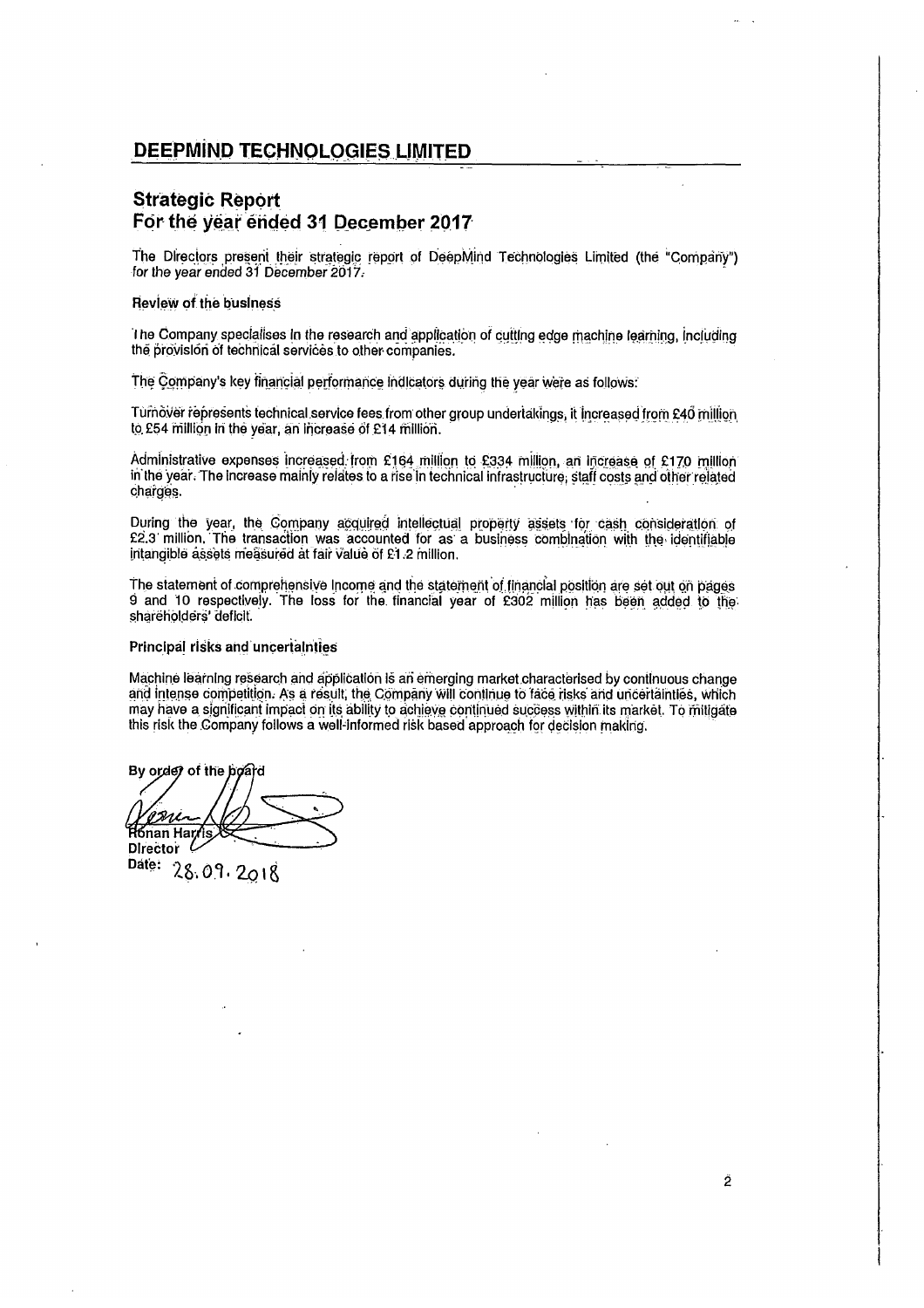## **Directors' Report** For the year ended 31 December 2017

The directors present their report of the Company for the year ended 31 December 2017.

#### **Directors**

The directors who held office during the year and up to the date of this report were:

Ronan Harris Kenneth Yi

#### Company secretary

The company secretary for the year and up to the date of this report is Taylor Wessing Secretaries Ltd.

#### Political and charitable contributions

During the year the Company made no political donations (2016: £nil). The Company made charitable and academic donations of £8,153,193 (2016: £307,578).

#### Research and development

The Company specialises in the research and application of cutting edge machine learning, including the provision of technical services to other companies. The revenue associated with those activities during the financial period is £54 million (2016: £40 million) representing technical service fees from other group undertakings.

#### Future developments

There are no future changes anticipated in the business of the Company at this time.

#### Results and dividends

The Company's loss for the financial period is £302 million (2016: £94 million). The directors do not propose the payment of a dividend for the year (2016; £nil).

#### **Going Concern**

The Company's business activities, together with the factors likely to affect its future development and position, are set out in the Strategic Report and Directors' Report.

The directors of the Company have received written assurances from an intermediate parent undertaking, Google LLC, that it will continue to provide adequate financial support to the Company for a period of at least twelve months from the date of approval of these financial statements to enable the Company to discharge its financial obligations to all creditors as they fall due.

On this basis. the directors are satisfied that the Company has adequate resources to continue in operational existence for the foreseeable future. The Company, therefore, continues to adopt the going concern basis in preparing its financial statements.

3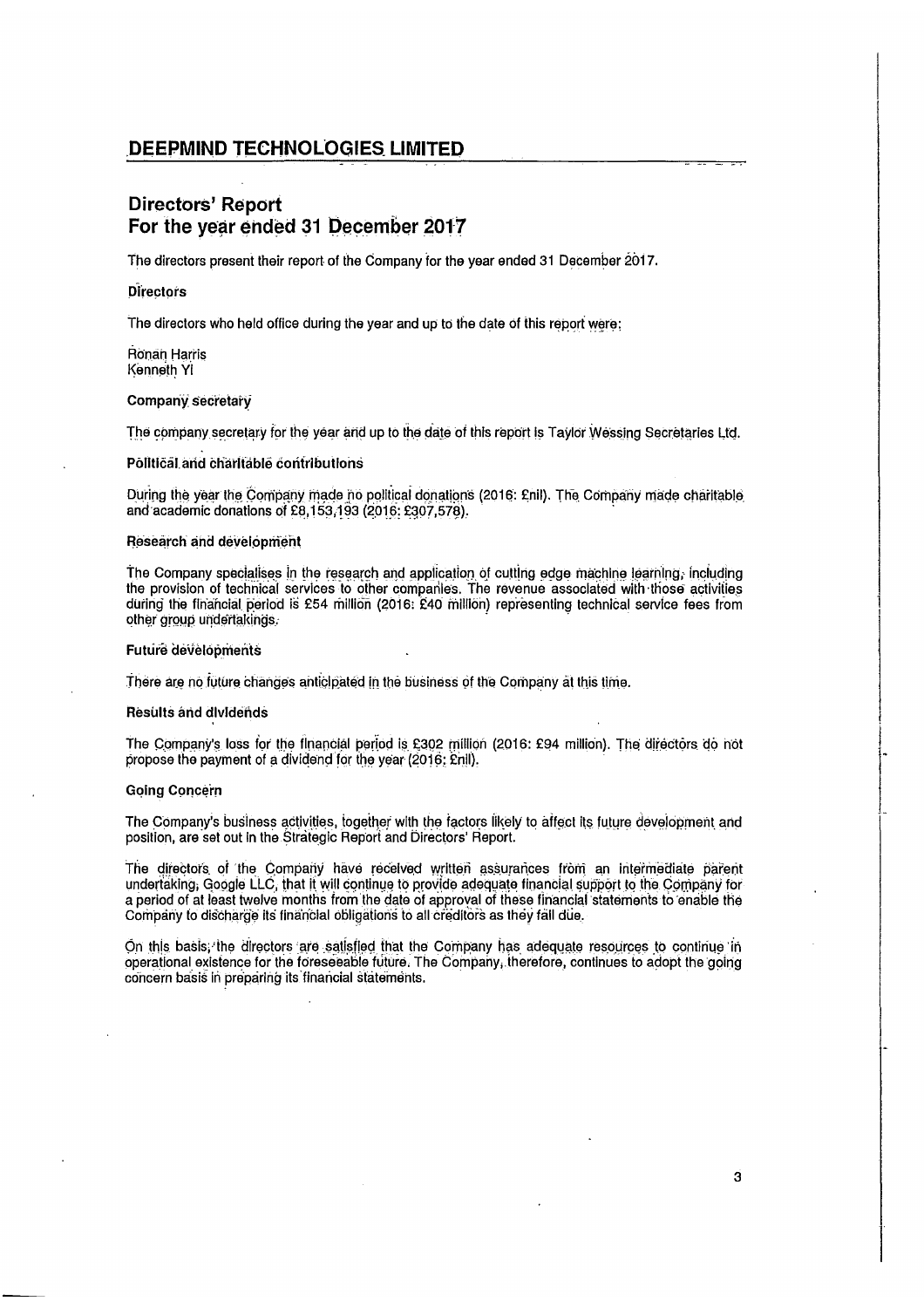## Directors' Report (continued) For the year ended 31 December 2017

#### Events since year end date

There were ho significant events since the year end date or to the date of approval of the financial statements that require adjustments to or disclosure in the finanoial statements.

### Qualifying third party indemnity provisions

A qualifying third party indemnity provision as defined in section 232(2) of the Companies Act 2006 is in force for the benefit of each of the directors in respect of liabilities incurred as a result of their office, to the extent permitted by law. In respect of those liabilities for which directors may not be indemnified; a directors'-and officer liabilityiinsurance policy Was maintained by Alphabet Inc. group from 'the acquisition date.

#### Statement of directors' responsibilities

The directors are responsible for preparing the, Strategic Report, Directors' Report and the financial statements in accordance with applicable law and regulations.

Company law requires the directors to prepare financial statements for each financial period. Under that law the directors have elected to prepare the financlal statements in accordance with applicable law and United Kirigdom, Accounting, Standards including Financial Reporting Standard 101 Reduced Disclosure Framework ('FRS 101') (United Kingdom Generally Accepted Accounting Practice).

Under Company law the directors must not approve the financial statements unless they are satisfied that they give a true and fair view of the staté of affairs of the Companyandoftheprofit or lossof the Company for that financial period.

In preparing these financial statements, the directors are required to:

- Select suitable accounting policles and then apply them consistently;
- Make judgments and estimates that are reasonable and prudent;
- State whether applicable accounting standards have been followed, subject to any material departures disclosed and explained in the financial statements; and
- Prepare the financial statements on the going concern basis unless it is inappropriate to presume that the Companywill continue in business:

The directors are responsible for keeping adequate accounting records that are sufficient to show and explain the Company's transactions and disclose with reasonable accuracy at any time the financial position of the Company and énable them to ensure that the financial statements comply with the Companies Act 2006. They are also responsible for safeguarding the assets of the Company and hence for taking reasonable steps for the prevention and detection of fraud and other Irregularities,

 $\overline{a}$ 

 $\begin{bmatrix} 1 & 0 \\ 0 & 1 \end{bmatrix}$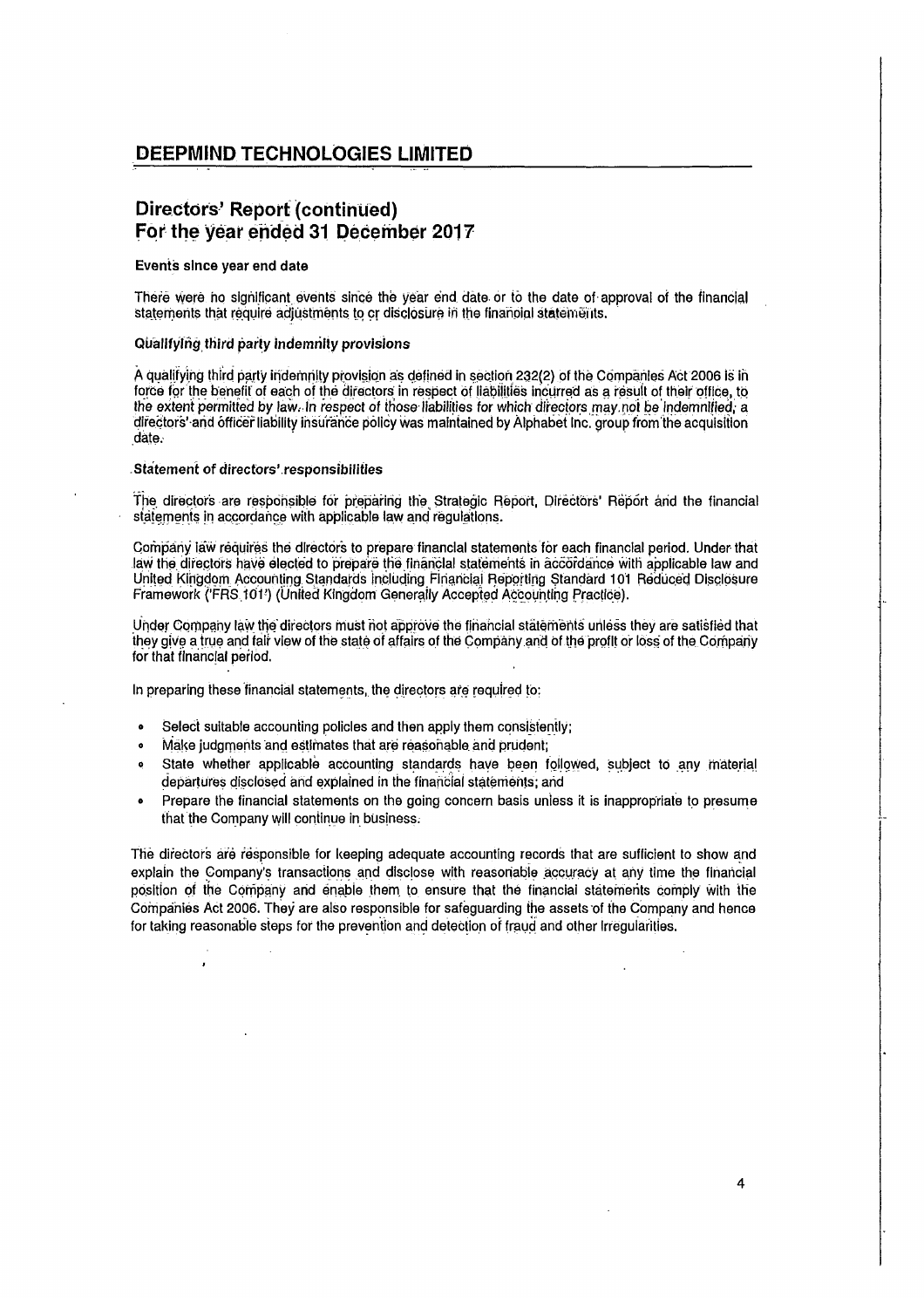## Directors' Report (continued) For the year ended 31 December 2017

Disclosiiré of Information to auditors

The directors confirm that, so far as each person who, was a director at the date of approving this report is aware, there Is no relevant audit information, being information needed by the auditor in connection with preparing this report, of which the auditor is unaware. Having made enquiries of fellow directors and the 'Company's auditor, the directors have taken all the steps that they are obliged to take as a director in order to make themselves aware of any relevant audit information and to establish that the auditor is aware of that information,

#### Reappointment of auditors

In accordance with section 485 of the Companies Act 2006, a resolution is to be proposed at the Annual General Meeting for appointment of Ernst and Young as auditor of the Company.<br>By order of the floard<br>By order of the fl

Mealing for appointment of Ernst and Young as auditor of the Company,<br>of the Noard<br>faris<br>8. 01.  $2s18$ 

Director Date:  $28,09.$  2018

 $\vert$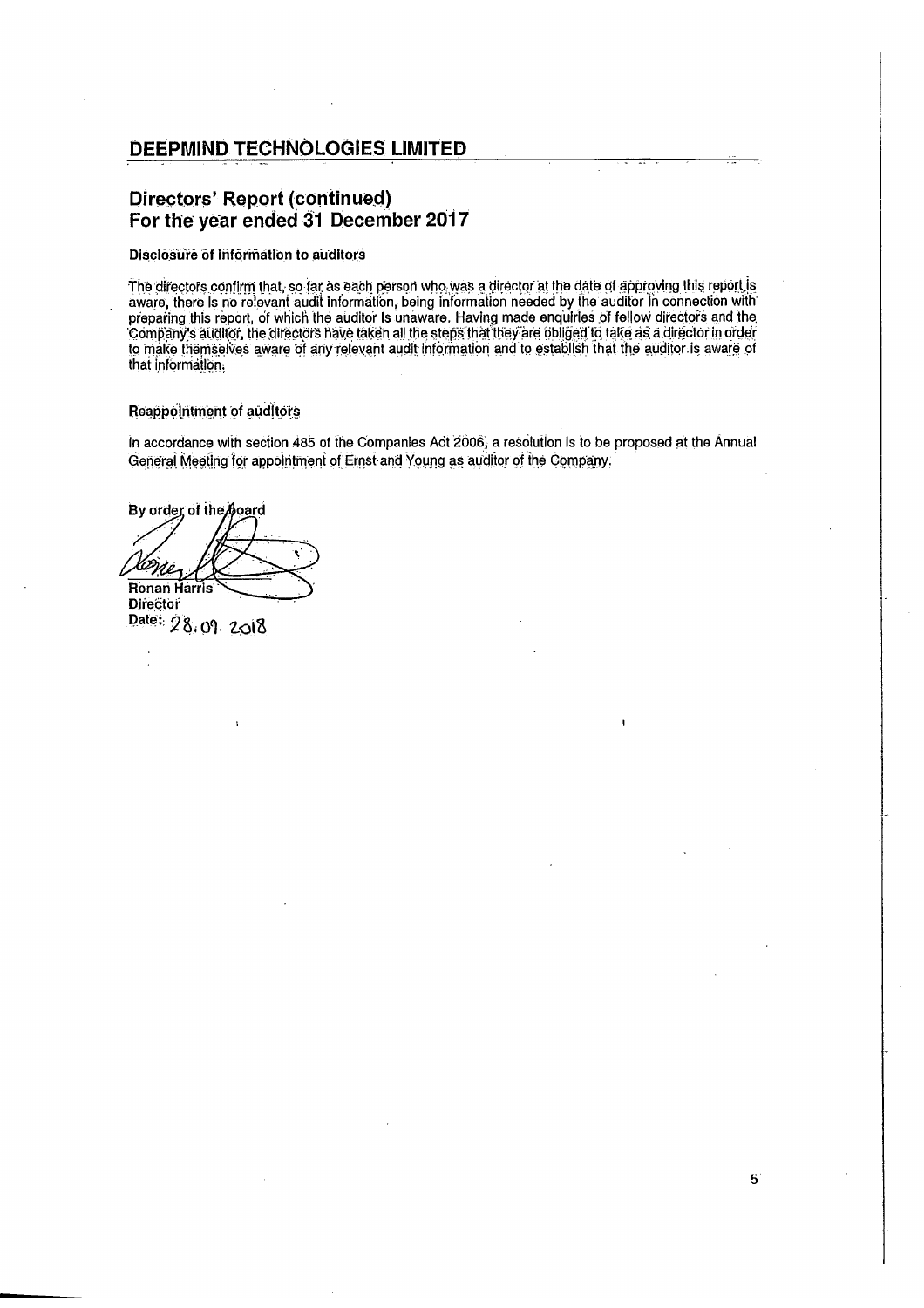

## INDEPENDENT AUDITOR'S REPORT TO THE MEMBERS OF DEEPMIND TECHNOLOGIESLIMITED

#### Opinion

- <sup>e</sup> We have audited the financial statements of Deepmind Technologies Limited ('the Company') for the year ended 31 December 2017, which comprise the Statement of Comprehensive Income, the Statement of Financial Position, the Slalement of Changes in Equity and the related notes <sup>1</sup> to 18, including <sup>a</sup> summaryof significant accounting policies. The financial reporting framework that has been applied in their preparation is applicable law and United Kingdom Accounting Standards issued including FRS 101 'Reduced Disclosure Framework' (United Kingdom Generally Accepted Accounting Practice).
- In our opinion, the financial statements:
	- <sup>e</sup> give <sup>a</sup> true and fair view of the Company's affairs as at 31 December <sup>2017</sup> andofits loss for the year then ended;
	- <sup>e</sup> have been properly prepared in accordance with United Kingdom Generally Accepted Accounting Practice; and
	- <sup>e</sup> have been prepared in accordance with the requirements of the Companies Act 2006.

#### Basis for opinion

- <sup>e</sup> We conducted our audit in accordance with International Standards on Auditing (UK) (ISAs (UK)) and applicable law. Our responsibilities under those standards are further described in the Auditor's Responsibilities for the Audit of the Financial Statements section of our report below. We are independent of the Company in accordance with ethical requirements that are relevant to our audit of the financial statements in the UK, including the FRC's Ethical Standard, and we have fulfilled our other ethical responsibilities in accordance with these requirements.
- <sup>e</sup> We believe that the audit evidence we have obtained is sufficient and appropriate to provide <sup>a</sup> basis for our opinion.

#### Conclusions relating to going concern

We have nothing to report in respect of the following matters, in relation to which ISAs (UK) require us to report to you where:

- e the directors' use of the going concern basis of accounting in the preparation of the financial statements is not appropriate: or
- ® the directors have nat disclosed in the financial statements any identified material uncertainties that may cast significant doubt about the Company's ability to continue to adopt the going concern basis of accounting for a period of at least twelve months from the date when the financial statements are authorised for issue.

Continued/...

ł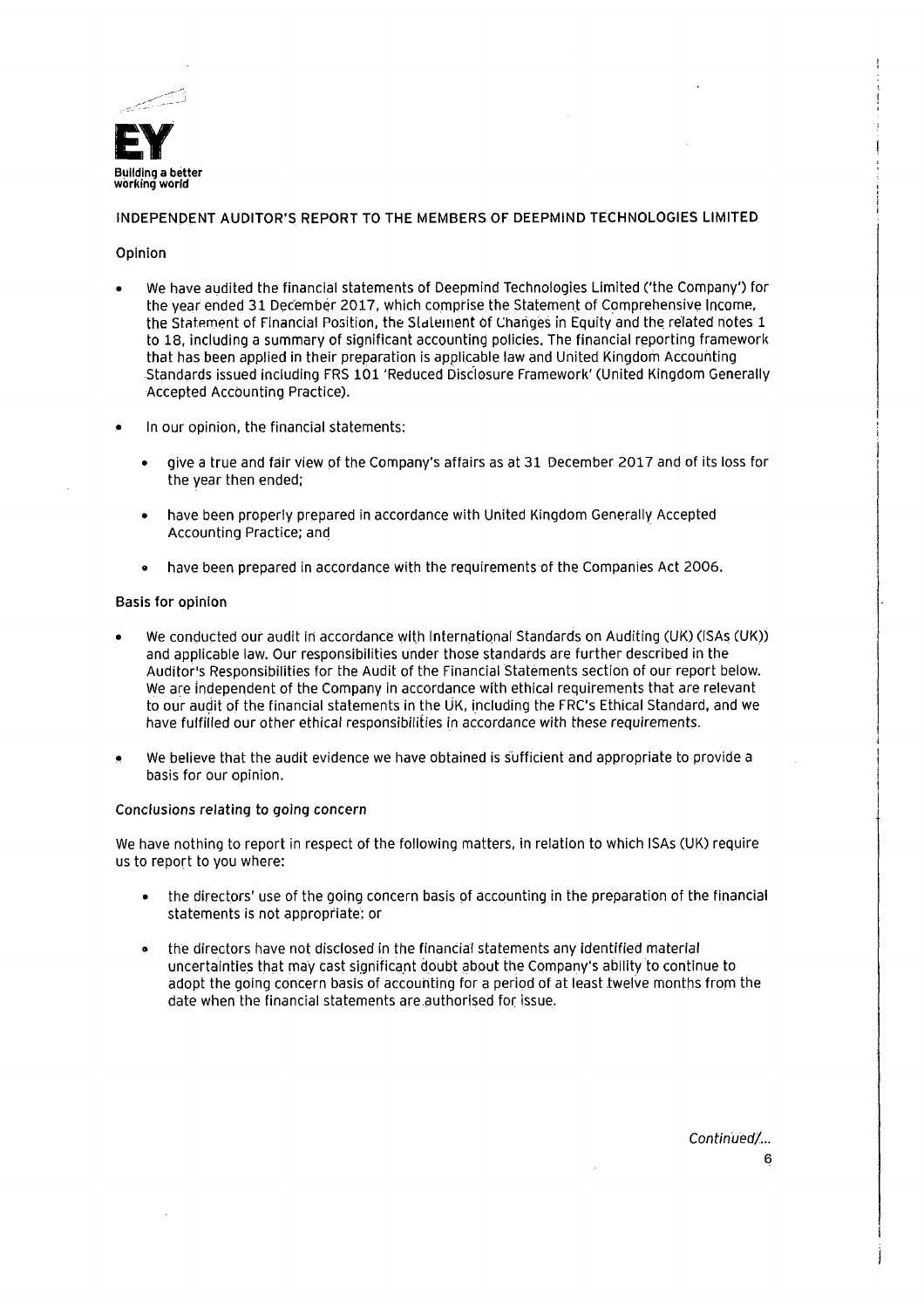

## INDEPENDENT AUDITOR'S REPORT TO THE MEMBERS OF DEEPMIND TECHNOLOGIES LIMITED (Continued)

#### Other information

The other information comprises the information included in the Strategic Report and the Directars' Report, other than the financial statements and our auditor's report thereon. The directors are responsible for the other information.

Our opinion on the financial statements does not cover the other information and, except to the extent otherwise explicitly stated in our report, we do not express any form of assurance conclusion thereon.

In connection with our audit of the financial statements, our responsibility is to read the other information and, in doing so, consider whether the other information is materially inconsistent with the financial statements or our knowledge obtained in the audit or otherwise appears to be materially misstated. If we identify such material inconsistencies or apparent material misstatements, we are required to determine whether there is <sup>a</sup> material misstatement in the financial statements or <sup>a</sup> material misstatement of the other information. If, based on the work we have performed, we conclude that there is a material misstatement of this other information, we are required to report that fact.

We have nothing to report in this regard.

#### Opinions on other matters prescribed by the Companies Act 2006

in our opinion, based on the work undertaken in the course of the audit:

- <sup>e</sup> the information given in the Strategic Report and the Directors' Report for the financial year for which the financial statements are prepared is consistent with the financial statements; and
- <sup>e</sup> the Strategic Report arid the Directors' Report have been prepared in accordance with applicable legal requirements.

#### Matters on which we are required to report by exception

In the light of the knowledge and understanding of the Company and its environment obtained in the course of the audit, we have not identified material misstatements in the Strategic Report or Directors' Report.

We have nothing to report in respect of the following matters in relation to which the Companies Act 2006 requires us to report to you if, in our opinion:

- e adequate accounting records have not been kept or returns adequate for our audit have not been received from branches not visited by us; or
- e the financial statements are not in agreement with the accounting records and returns; or
- e certain disclosures of directors' remuneration specified by law are not made; or
- we have not received all the information and explanations we require for our audit.

Continued/...

J

 $\mathbf{1}$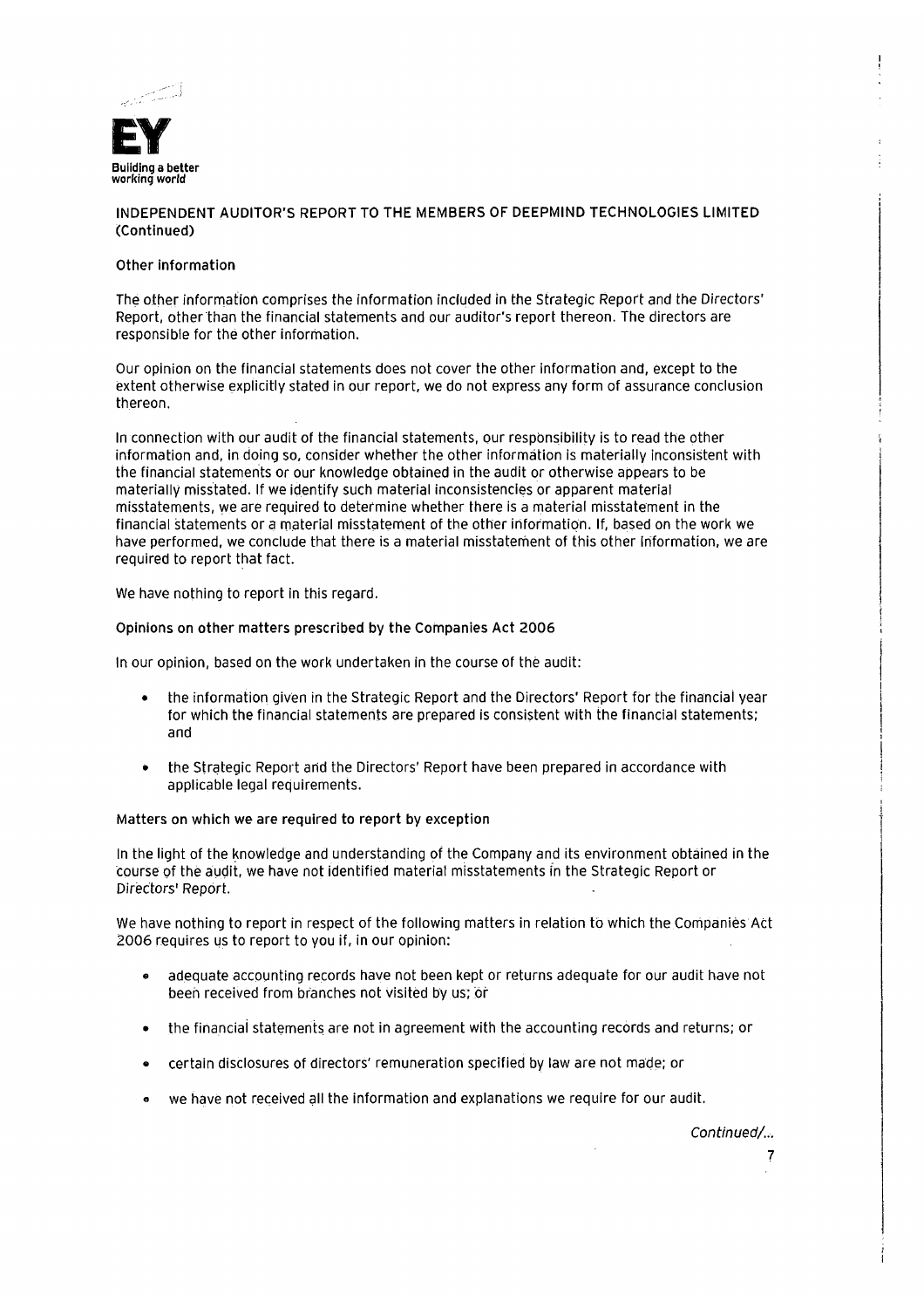

### INDEPENDENT AUDITOR'S REPORT TO THE MEMBERS OF DEEPMIND TECHNOLOGIESLIMITED (Continued)

#### Responsibilities of directors

As explained more fully in the directors' responsibilities statement set out on page 4, the directors are.responsible for the preparation of the financial: statements arid for being satisfied that they give <sup>a</sup> true and fair view, and for such internal control as they determineis necessary to enable the preparation of financial statements that are free from material misstatement, whether due to fraud or error.

In preparing the financial statements, the directors are responsible for assessing the Company's ability to continue as a going concern, disclosing, as applicable, matters related to going concern and using the going concernbasis of accounting unless managementeither intends to liquidate the Company or to cease operations, or has no realistic alternative but to do so.

#### Auditor's responsibilities for the audit of the financial statements

Our objectives are to obtain reasonable assurance about whether the financial statements as a whole are free from material misstatement, whether due to fraud or error, and to issue an auditor's report that includes our opinion. Reasonable assuranceis <sup>a</sup> high level of assurance, but is not <sup>a</sup> guarantee that an audit conducted in accordance with ISAs (UK) will always detect a material misstatement whenit exists. Misstatements can arise from fraud or error andare considered material if, individually or in the aggregate, they could reasonably be expected to influence the economic decisions of users taken on the basis of these financial statements.

A further description of our responsibilities for the audit of the financial statementsis located on the Financial Reporting Council's website at https://www.frc.org.uk/auditorsresponsibilities. This description forms part of our auditor's report.

#### Use of our report

Our report is made solely to the Company's members, as a body, in accordance with Chapter 3 of Part 16 of the Companies Act 2006. Our audit work has been undertaken so that we might state to the Company's members those matters we are required to state to them in an auditor's report and for no other purpose. To the fullest extent permitted by law, we do not accept or assume responsibility to anyone other than the Company and the Company's members, as a body, for our audit work, for this report, or for the opinions we have formed.

Ernst & Young

Guido Franken (Senior statutory auditor) for and on behalf of Ernst & Young, Statutory Auditor

Dublin

28 September 2018

f,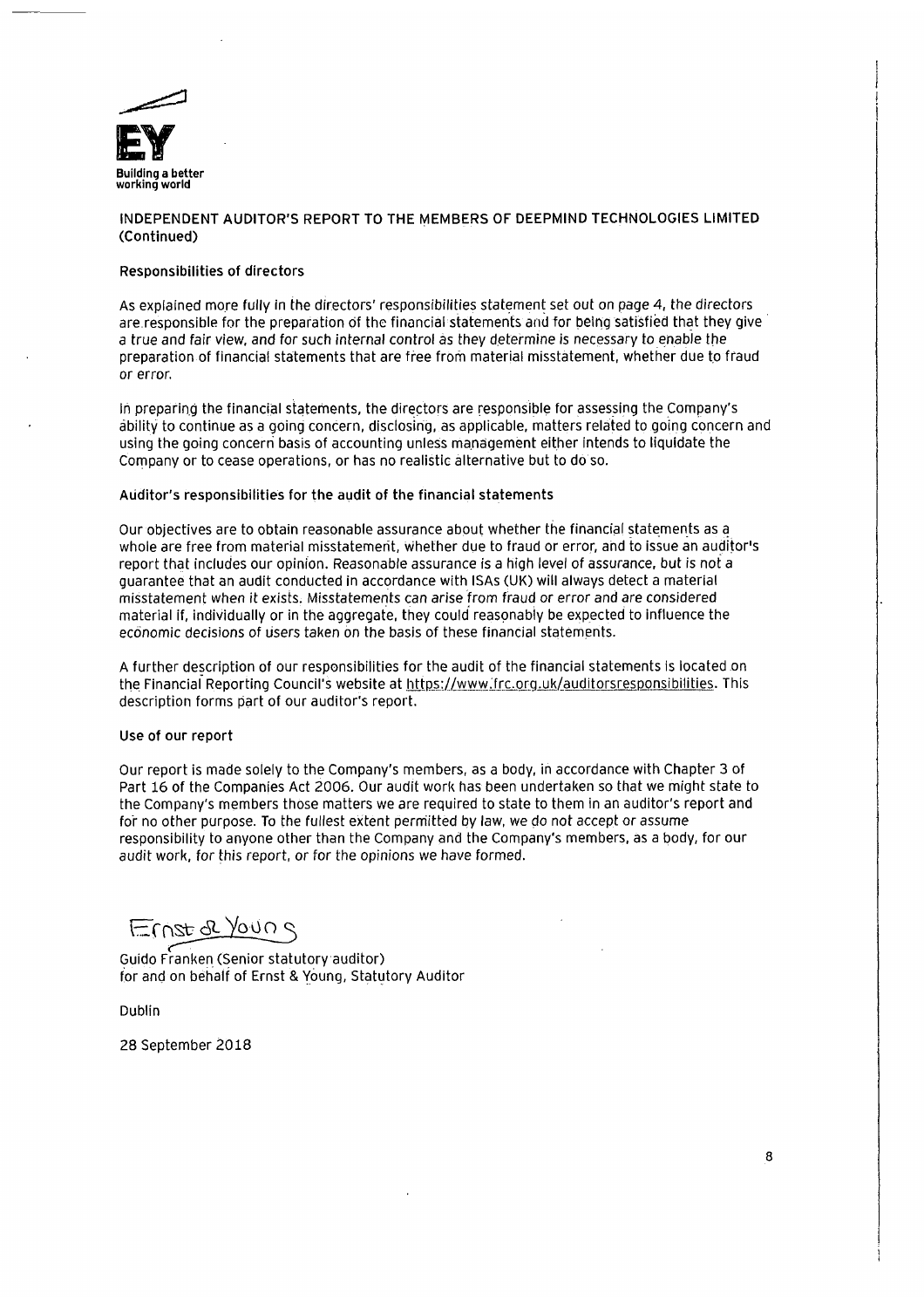# Statement of Comprehensive Income<br>For the year ended 31 December 2017

|                                               | <b>Notes</b>    | 2017            | 2016            |
|-----------------------------------------------|-----------------|-----------------|-----------------|
|                                               |                 | £               | Ë               |
| Turnover                                      | $\ddot{\bf{a}}$ | 54,422,527      | 40,283,597      |
| Administrative expenses                       |                 | (333, 852, 928) | (163, 811, 997) |
| <b>Operating loss</b>                         | 5               | (279, 430, 401) | (123, 528, 400) |
| Other expense                                 | 6               | ÷.              | (1,054,361)     |
| Other Income                                  |                 | 130,239         | 19,680          |
| Interest receivable and similar income        |                 |                 | 6,008           |
| Interest payable and similar charges          | 7               | (2,593,373)     | (1,998,394)     |
| Loss from ordinary activities before taxation |                 | (281, 893, 535) | (126, 555, 467) |
| Tax on loss from ordinary activities          | 8               | (20,311,015)    | 32,609,848      |
| Loss for the financial year                   |                 | (302, 204, 550) | (93, 945, 619)  |

All amounts relate to continuing operations.

Other comprehensive income

There were no items of other comprehensive income for the current period and therefore no separate statement of<br>other comprehensive income has been prepared.

The notes on pages 12 to 24 form an integral part of the financial statements.

 $\overline{a}$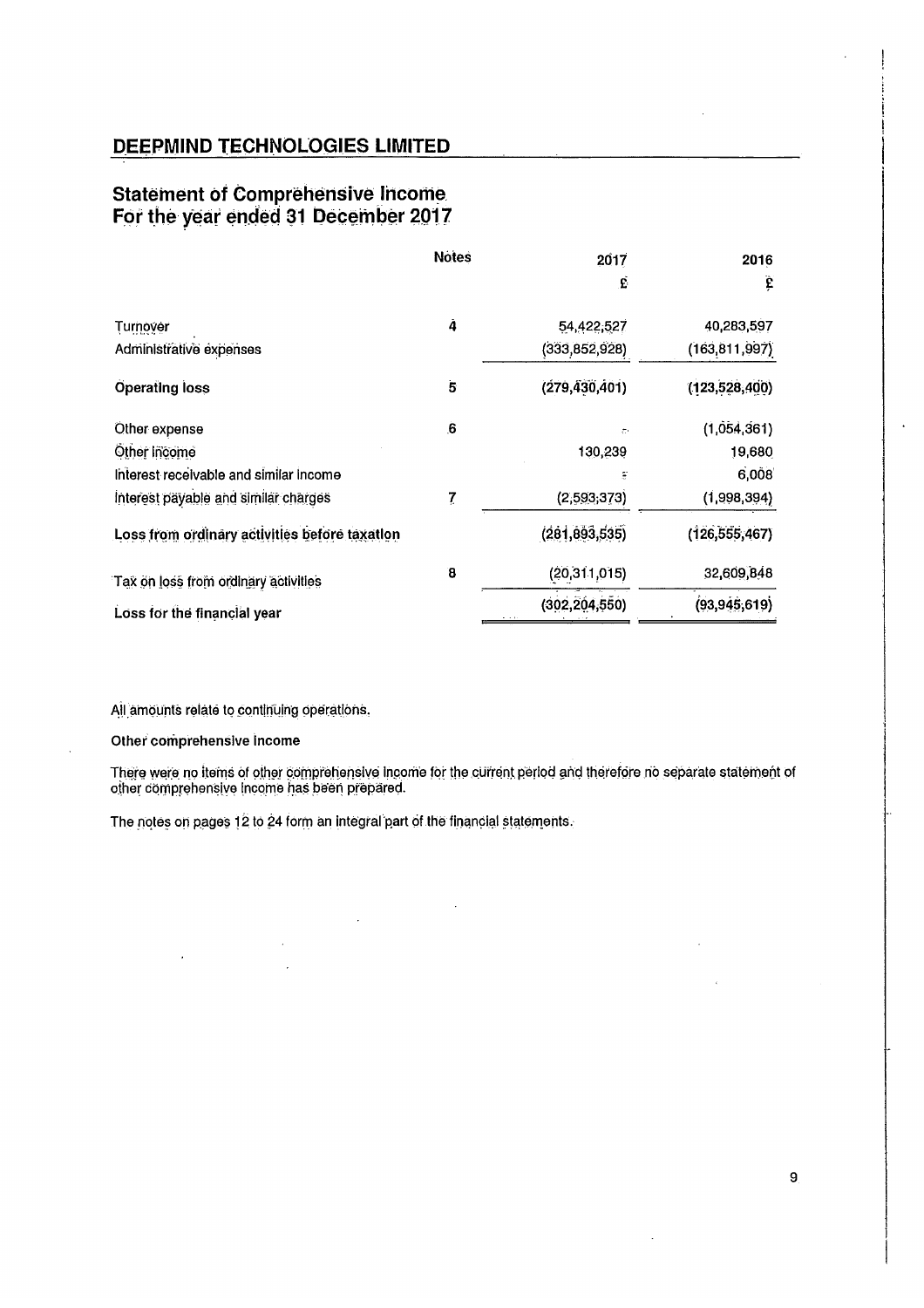# Statement of Financial Position<br>As at 31 December 2017

|                                                | <b>Notes</b> | 2017<br>£       | 2016<br>£       |
|------------------------------------------------|--------------|-----------------|-----------------|
| <b>Fixed assets</b>                            |              |                 |                 |
| I angible assets                               | 9            | 1,133,220       | 465,350         |
| Intangible assets                              | 10           | 1,157,140       |                 |
| <b>Financial assets</b>                        | 11           | 765,095         | 765,095         |
|                                                |              | 3,055,455       | 1,230,445       |
| <b>Current assets</b>                          |              |                 |                 |
| Debtors: amounts falling due within one year   | 12           | 99,173,584      | 51,547,318      |
| Cash and cash equivalents                      |              | 975,277         | 13,661,536      |
|                                                |              | 100,148,861     | 65,208,854      |
| <b>Cürrent Liabilities</b>                     |              |                 |                 |
| Creditors: amounts falling due within one year | 13           | (123, 939, 156) | (78, 987, 469)  |
| Net current liabilities                        |              | (23,790,295)    | (13,778,615)    |
| Total assets less current liabilities          |              | (20, 734, 840)  | (12,548,170)    |
| Creditors: amounts falling due after one year  | 14           | (435,318,927)   | (141, 301, 047) |
|                                                |              | (456,053,767)   | (153, 849, 217) |
| <b>Net liabilities</b>                         |              |                 |                 |
| <b>Capital and reserves</b>                    |              |                 |                 |
| Called up share capital                        | 15           | 1,641           | 1,641           |
| Share premium                                  |              | 41,490,727      | 41,490,727      |
| Retained loss                                  |              | (497, 546, 135) | (195, 341, 585) |
| Total shareholders' deficit                    |              | (456,053,767)   | (153, 849, 217) |

 $\mathcal{A}$ 

The financial statements on pages 9 to 11 and supporting notes to the financial statements on pages 12<br>to 24 were approved by the board of directors and were signed on its behalf by:

Xezh 91 Ronan Harris<br>Director

Date: 28.09.2018

 $10<sub>10</sub>$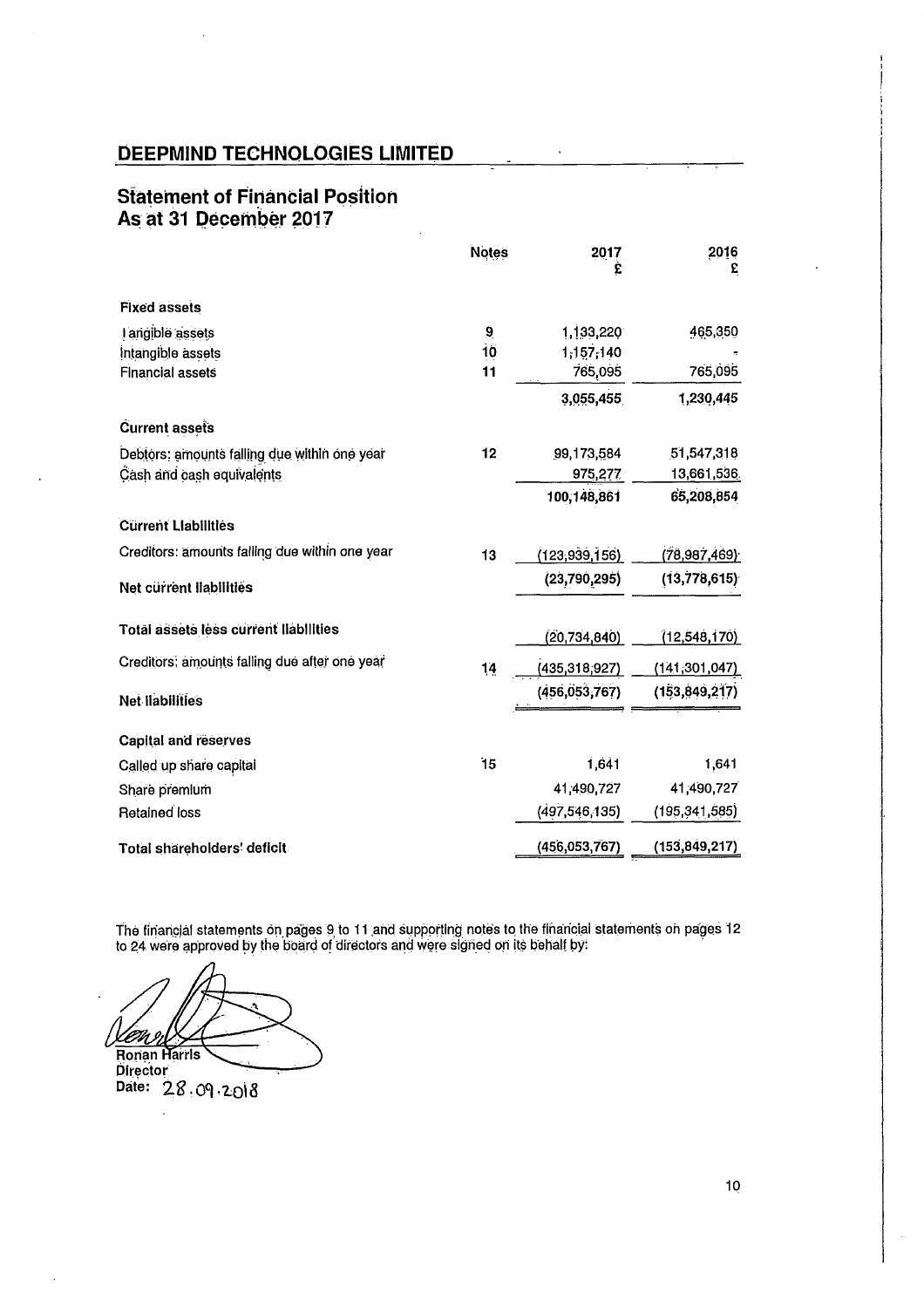# Statement of Changes in Equity<br>As at 31 December 2017

 $\ddot{\phantom{a}}$ 

| DEEPMIND TECHNOLOGIES LIMITED<br><b>Statement of Changes in Equity</b><br>As at 31 December 2017 | Called-up<br>share capital | Share<br>premium | Retalned<br>loss                   | Total<br>shareholders'             |
|--------------------------------------------------------------------------------------------------|----------------------------|------------------|------------------------------------|------------------------------------|
|                                                                                                  | Ė                          | £                | £.                                 | deficit<br>£                       |
| Balance at 1 January 2016                                                                        | 1,641                      | 41,490,727       | (101, 395, 966)                    | (59,903,598)                       |
| Loss for the year                                                                                |                            |                  | (93, 945, 619)                     | (93, 945, 619)                     |
| Balance at 31 December 2016                                                                      | 1,641                      | 41,490,727       | (195, 341, 585)                    | (153, 849, 217)                    |
|                                                                                                  |                            |                  |                                    |                                    |
| Bàlance at 1 January 2017                                                                        | 1,641<br>÷                 | 41,490,727<br>t, | (195, 341, 585)<br>(302, 204, 550) | (153, 849, 217)<br>(302, 204, 550) |
| Loss for the year<br>Balance at 31 December 2017                                                 | 1,641                      | 41,490,727       | (497, 546, 135)                    | (456, 053, 767)                    |

The notes on pages 12 to 24 form an integral part of the financial statements.

 $\mathbf{I}$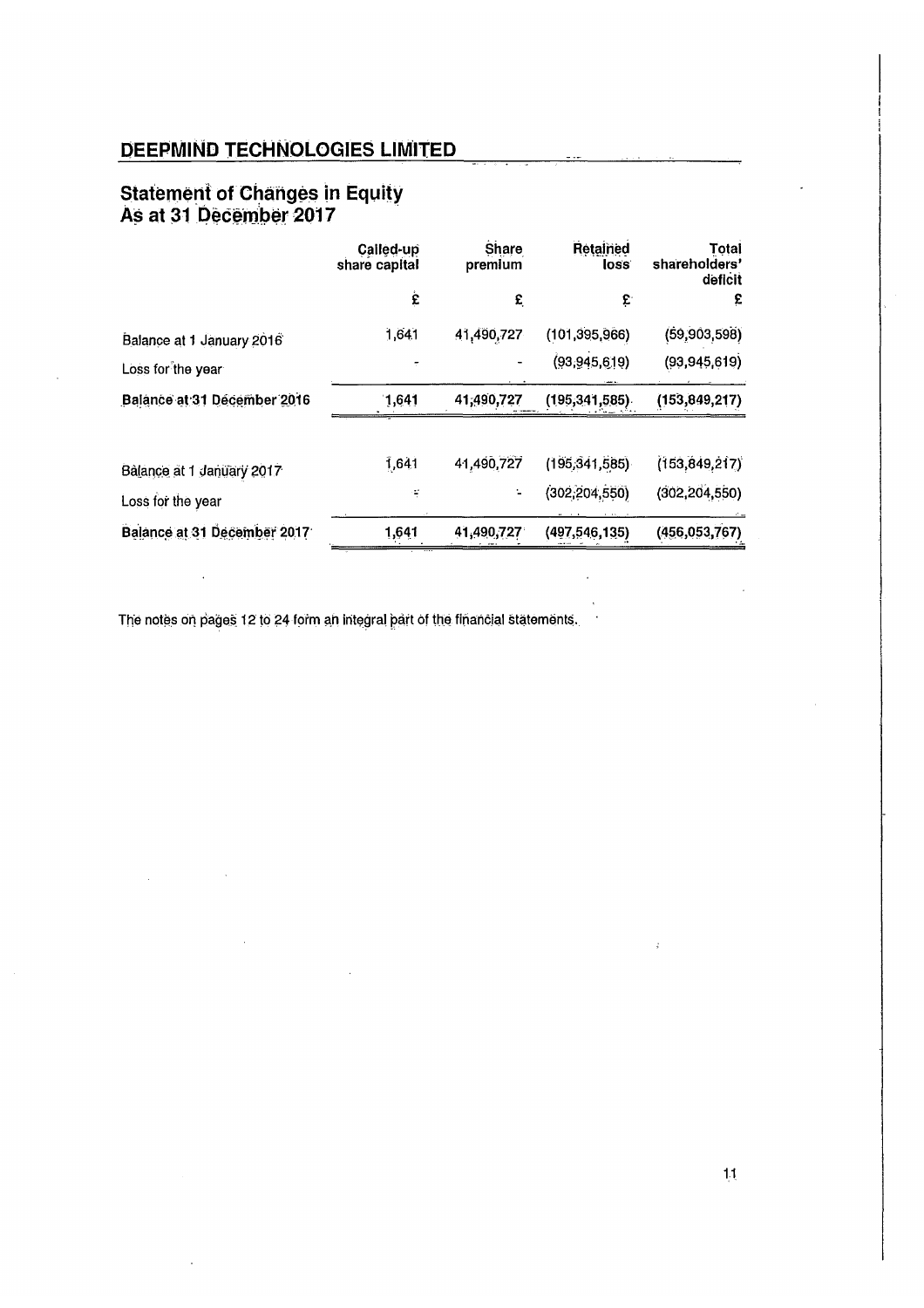## Notes to the Financial Statements For the year ended 31 December 2017

#### 1. General information

DeepMind Technologies Limited (the "Company") specialises in the research and application<br>of cutting edge machine learning, including the provision of technical services to other companies. The Companyis <sup>a</sup> privata company and Ic incorporated arid dumniciied In the United Kingdom. The address of its registered office is 5 New Street Square, London, EC4A 3TW.

#### 2. Principal accounting policies and basis of preparation

#### 2.1: Basis of preparation of financial statements

The financial statements of the 'Company were prepared in accordance with Financial Reporting Standard 101, 'Reduced Disclosuré Framework' ('FRS 101") (accounting standards issued by the Financial Reporting Council), arid in accordance with the Companiés Act 2006. The firiancial statements have been prepared on a going concern basis under the historical cost convention.

The difectors of the Company have recelved written assurances from an intermediate parent undertaking, Google LLC, that it will continue to provide adequate financial support to the Company for a period of at least twelve months from the date of approval of these financial statements to enable the Company to discharge its financial obligations to all creditors as they fall due.

On this basis, the directors are satisfied that the Company has adequate resources to continue in operational existencefor the foreséeable future.The Compaiiy thérefore continues to adopt the going concern basis in preparing its financial statements.

FRS 101 sets out-a reduced disclosure framework for a 'qualifying entity' as defined in the standard which addresses the financial reporting requirements and disclosure exemptions in the individual financial statements of qualifying entities that otherwise apply" the recognition,. méasurement and disclosure requirements of EU-adopted IFRS. The Companyis <sup>a</sup> qualifyingentity for the purposes of FRS 101.

The Company is included in the consolidated financial statements of its ultimate parent undertaking, Alphabet Inc, which are publicly available.

Critical accounting judgements and key sources of estimation uncertainty used that are significant to the financial statements are disclosedin note <sup>3</sup> tothe financial statements.

The significant accounting policies, which have been applied consistently in the current and previous financial year in the preparation of thé Company'sfinancial statements aré set out below,

The following exemptions from the requirements of IFRS have been applied in the preparation of these financial statements, In accordance with FRS 101:

- 1AS 7 'Statement of Cash Flows';
- . The requirements of IAS 24'Related Party Disclosures'to discloserelated party transactions entered into between two or more members of a group;
- Paragraphs 91 to 99 of IFRS 13 'Fair Value Measurement' (disclosure of valuation techniques and inputs used for fair value measurement of assets and liabilities);
- . IFRS7 'Financial Instruments: Disclosures';
- Paragraphs 30 to 31 of IAS 8 'Accounting Policies, Changes in Accounting Estimates and Errors' (requirement for the disclosure of Information when an entity has not applied a new IFRS. that has been issued but is not yet effective);
- Paragraphs 62, B64(d), B64(e), B64(g), B64(h), B64(j) to B64(m), B64(n)(ii), B64 (o)(ii), B64(p), B64(q)(ii), B66 and B67of IFRS 3 Business Combinations;
- Paragraphs 134(d)-134(f) and 135(c)-135(e) of IAS 36 Impairment of Assets;
- The requirements of the second sentence of paragraph 110 and paragraphs 113(a), 114, 115, 118, 119(a)-(c), 120-127, and 129 of IFRS15 'Revenue from contracts with customers';

 $\overline{\phantom{a}}$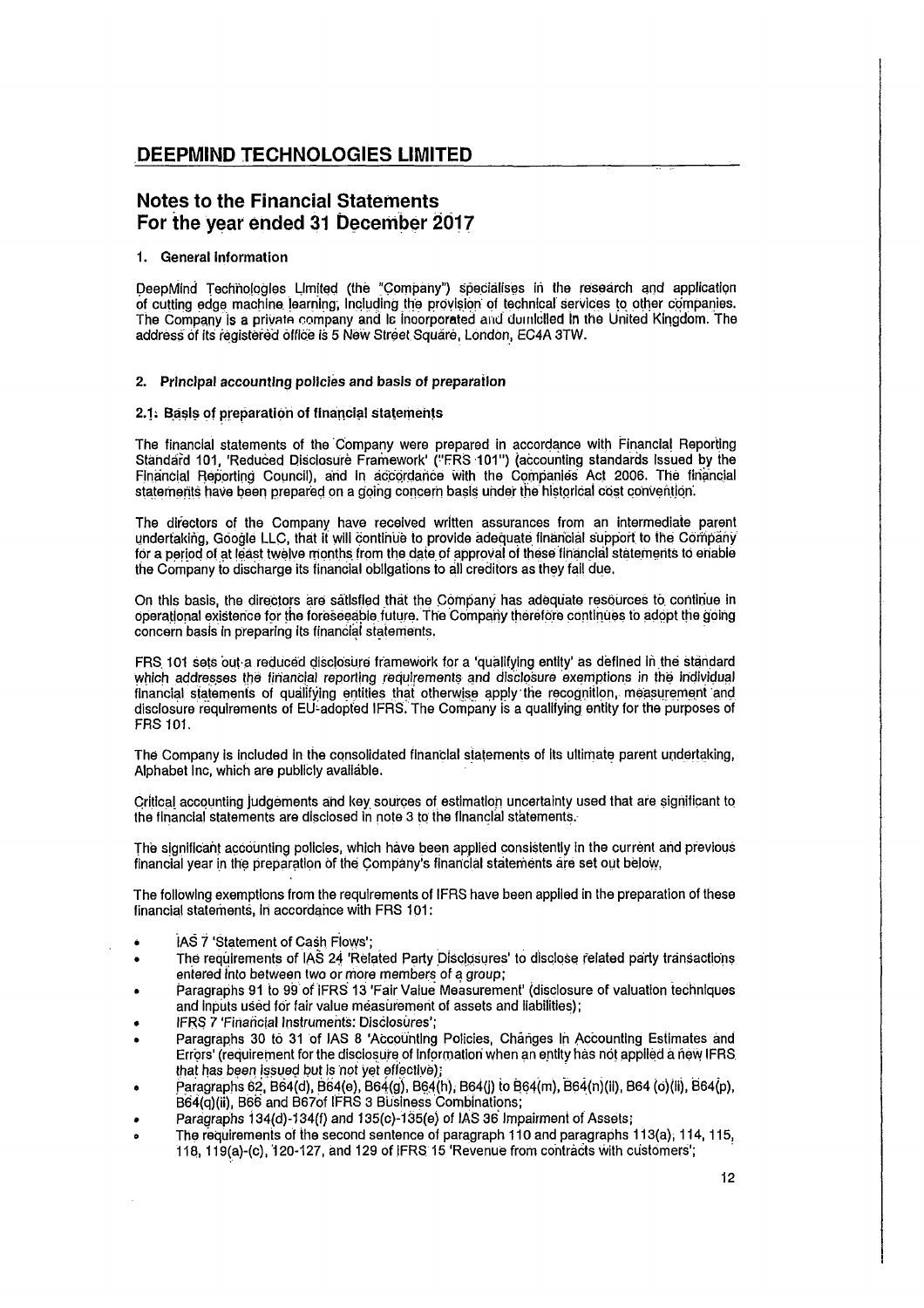## **Notes to the Financial Statements** For the year ended 31 December 2017

#### 2. Principal accounting policies and basis of preparation (continued)

#### 2.1. Basis of preparation of financial statements (continued)

- Paragraph 38 of IAS 1, Presentation of financial statements' comparative information requirements of financial statements' - comparative information requirements in respect of:
	- paragraph 79(a)(iv) of IAS 1;
	- paragraph 73(e) of IAS 16, 'Property, plant and equipment'; and
	- paragraph 118(e) of IAS 38, 'Intangible assets' (reconciliations between the carrying amount at the beginning and end of the period).
	- The following paragraphs of IAS 1 'Presentation of Financial Statements':
		- 10(d) (statement of cash flows);
			- 16 (statement of compliance with IFRS):
			- 38A (requirement for minimum of two primary statements, including cash flow statements);
			- 38B-D (additional comparative information):
			- 40A-D (requirements for a third statement of financial position);
			- 111 (cash flow statement information):
			- 134 to 136 (capital management disclosures).

#### 2.2. New and amended IFRS standards and Interpretations

There are a number of changes to IFRS which became effective in 2017, however, they either did not have an affect on the financial statements or they are not currently relevant for the Company.

### Adoption of IFRS 15, Revenue from Contracts with Customers

In May 2014, the IASB issued IFRS 15, Revenue from Contracts with Customers. IFRS 15 supersedes the revenue recognition requirements of IAS 18, Revenue and IAS 11, Construction Contracts, and requires entities to recognise revenue when control of the promised goods or services are transferred to customers, at an amount that reflects the consideration to which the entity expects to be entitled to, in exchange for those goods or services. IFRS 15 has an effective date of 1 January 2018.

The Company has early adopted IFRS 15 on 1 January 2017 using the modified retrospective method applied to contracts not completed as of this date. Results for reporting periods beginning after 1 January 2017 are presented under IFRS 15, while prior period amounts are reported in accordance with IAS 18.

The adoption of IFRS 15 has resulted in no impact for the Company and no financial statement line item has been affected at the adoption date, or in the current period by the adoption of IFRS 15.

#### 2.3. Foreign currency

The financial statements are presented in pound sterling ("£"), which is also the Company's functional currency and presentation currency. All values are in pound sterling ("£") to the nearest pound except where otherwise Indicated.

Transactions denominated in foreign currencies are initially translated at the rates of exchange ruling on the dates of the transactions. Monetary assets and liabilities denominated in foreign currencies are then re-translated at the rate of exchange ruling at the balance sheet date. The resulting exchange differences are taken to the statement of comprehensive income and included in administrative expenses. Non-monetary assets and liabilities, which are measured using historic cost, are translated at the exchange rates as at the date of the initial transaction and are not subsequently retranslated.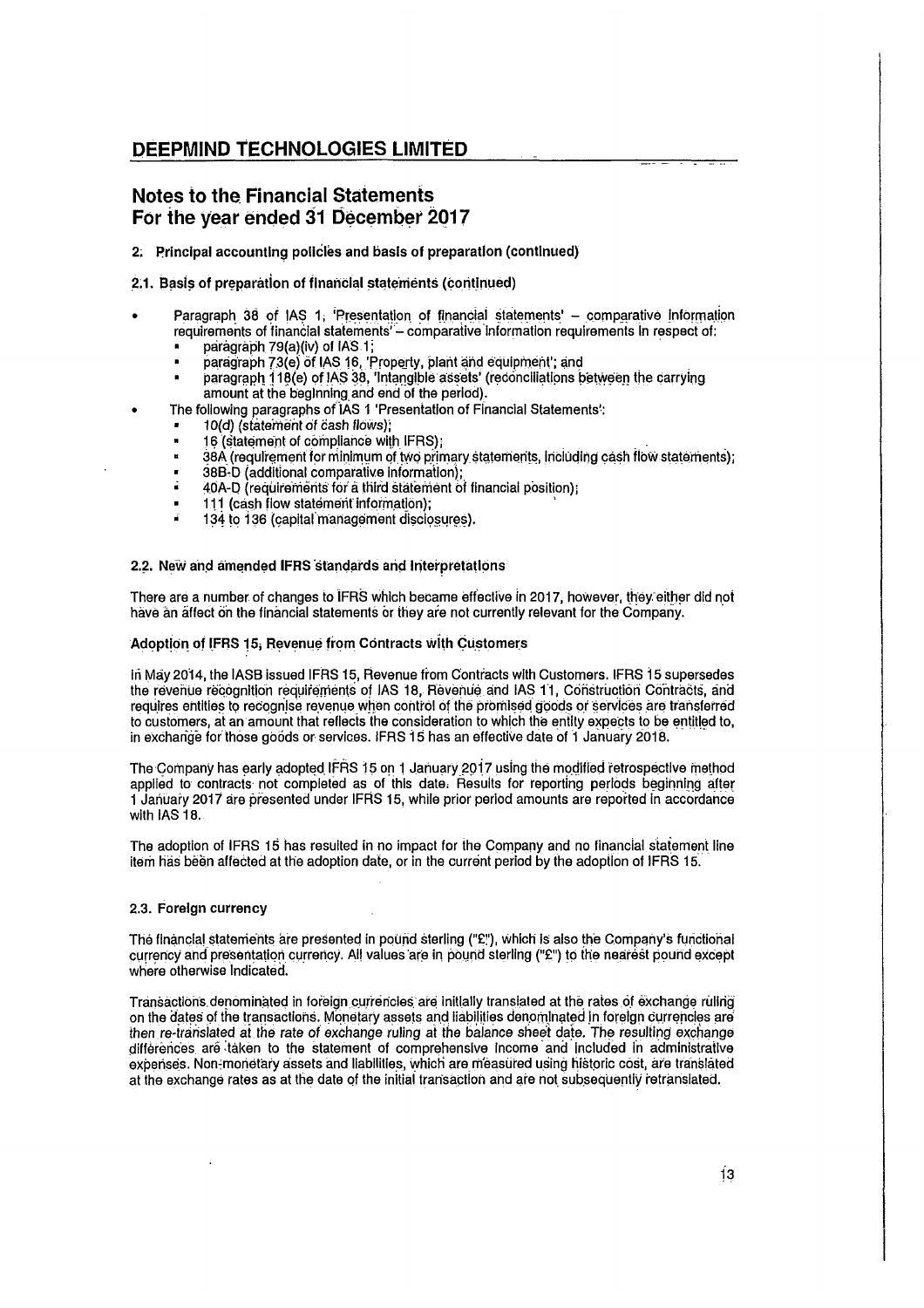## **Notes to the Financial Statements** For the year ended 31 December 2017

#### 2. Principal accounting policies and basis of preparation (continued)

#### 2.4. Turnover

The Company generates revenue through a service agreement with other group undertakings for the provision of research and development services.

Revenue from this agreement is recognised when the obligation to the customer is satisfied, and control of the promised service is transferred. The Company recognises revenue over time, as the customer simultaneously receives and consumes the benefits as the service is provided. The Company applies an output method, based on underlying financial results as agreed between parties, which is considered to faithfully depict the transfer of control to the customer.

The service fee charged is based on the level of expenses incurred by the Company in the performance of services. Where the transaction price contains variable consideration, the Company uses the most likely amount method in estimating revenue. These estimates are not constrained, as the Company assesses that it is highly probable that a significant reversal of revenue will not occur.

#### 2.5. Current tax

The tax expense for the period comprises current and deferred tax.

Current tax assets and liabilities are measured at the amount expected to be recovered from or paid to the taxation authority. The current income tax charge is calculated on the basis of the tax laws enacted or substantively enacted at the end of the reporting period. Current taxes are recognised in profit or loss except to the extent that the tax relates to items recognised outside profit or loss, either in other comprehensive income or directly in equity. Current tax assets and tax llabilities are offset where the entity has a legally enforceable right to offset and intends either to settle on a net basis, or to realise the asset and settle the liability simultaneously.

Deferred tax is recognised in respect of all temporary differences between the tax bases of assets and liabilities and their carrying amounts in the financial statements, except where the deferred tax asset or liability arises from the initial recognition of an asset or liability which affects neither the accounting profit nor taxable profit or loss.

Deferred tax assets are recognised only to the extent that the directors consider that it is probable that there will be suitable future taxable profits available against which the temporary differences can be utilised.

The carrying amount of deferred tax assets are reviewed at each reporting date and adjusted to the extent that it is no longer probable that sufficient taxable profit will be available to allow all or part of the deferred tax asset to be utilised. Unrecognised deferred tax assets are reassessed at each reporting date and are recognised to the extent that it has become probable that future taxable profit will allow the deferred tax asset to be utilised.

Deferred tax is measured on a non-discounted basis at the tax rates that are expected to apply in the periods in which temporary differences reverse, based on tax rates and laws enacted or substantively enacted at the reporting date.

#### 2.6. Research and development

Research costs are expensed in the period in which they are incurred. The Company currently incurs no development costs which would meet the criteria for capitalisation as development expenditure under IAS 38.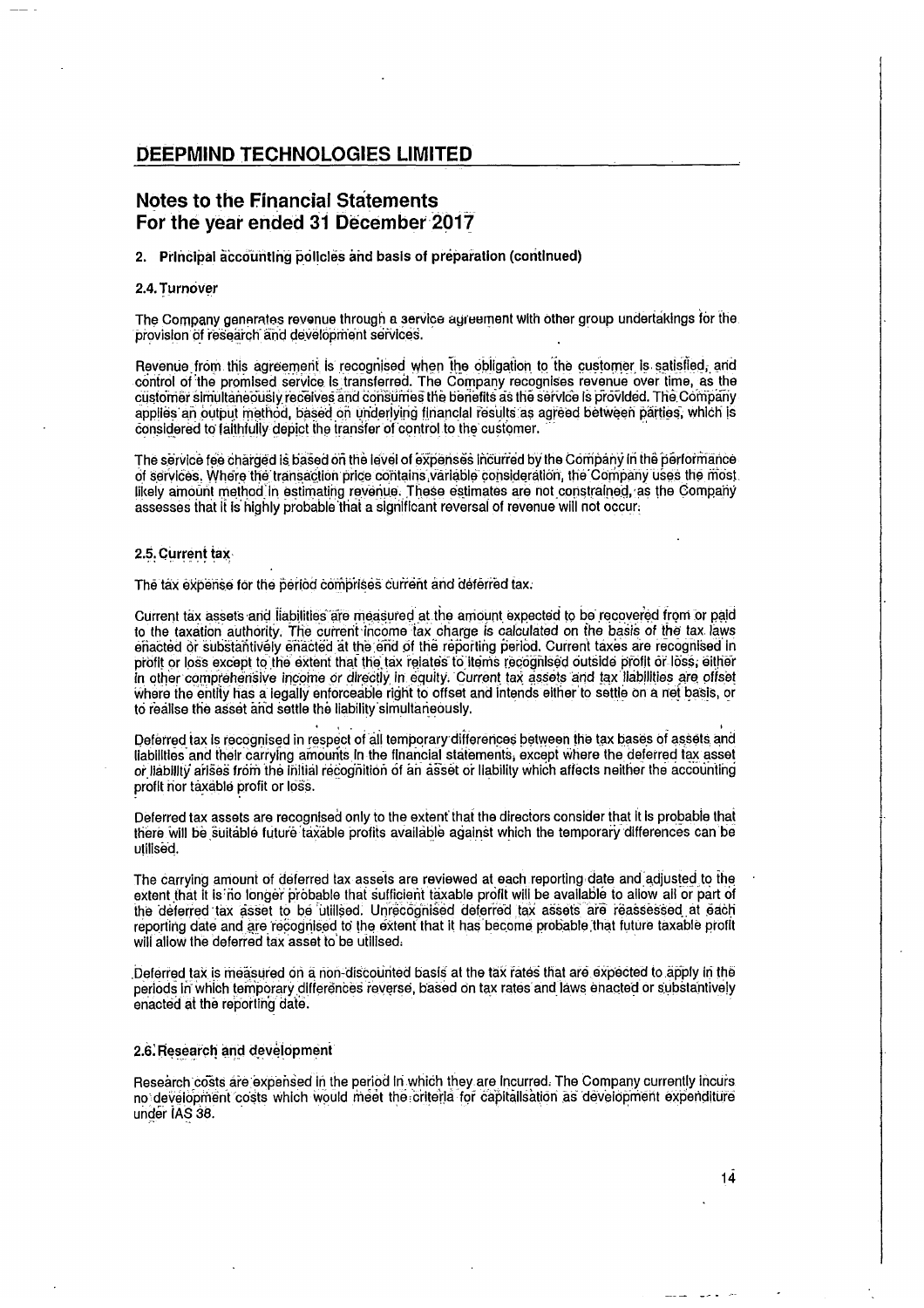## **Notes to the Financial Statements** For the year ended 31 December 2017

#### 2. Principal accounting policies and basis of preparation (continued)

#### 2.7. Cash and cash equivalents

Cash and cash equivalents includes cash at bank, which is subject to an insignificant risk of changes in value.

#### 2.8. Tangible assets

Tangible fixed assets are initially recorded at cost. Subsequent to initial recognition property, plant and equipment is stated at cost less accumulated depreciation and impairment, if any.

Cost includes the original purchase price, costs directly attributable to bringing the asset to the location and condition necessary for its intended use, applicable dismantling, removal and restoration costs and borrowing costs capitalised.

Subsequent expenditure is included in the asset's carrying amount or recognised as a separate asset, as appropriate, only when it is probable that future economic benefits associated with the item will flow to the Company and the cost of the Item can be measured reliably. Other repair and maintenance expenditure that does not meet the asset recognition criteria is expensed to profit or loss as incurred.

On disposal, the difference between the net disposals and its carrying amount is taken to the statement of comprehensive income.

Construction in progress is not depreciated. Depreciation on other assets is calculated using the straight-line method to allocate their cost over their estimated useful lives, as follows:

| Information technology assets | - 30% - 50% straight line (2016: 30%-50% straight line) |
|-------------------------------|---------------------------------------------------------|
| Construction in progress      | - No depreclation as assets are not in use              |

The carrying values of property, plant and equipment are reviewed for impairment if events or changes in circumstances in the year indicate that the carrying value may not be recoverable.

#### 2.9. Intangible assets

Intangible assets are measured at cost less accumulated amortisation (less accumulated Impairment, if any).

The amortisation period and the amortisation method for an intangible asset with a finite useful life are reviewed at least at the end of each reporting period. Patents and developed technology are amortised on a straight line basis over their estimated useful life of 1 year or less. The amortisation expense on intangible assets with finite lives is recognised in the statement of comprehensive income.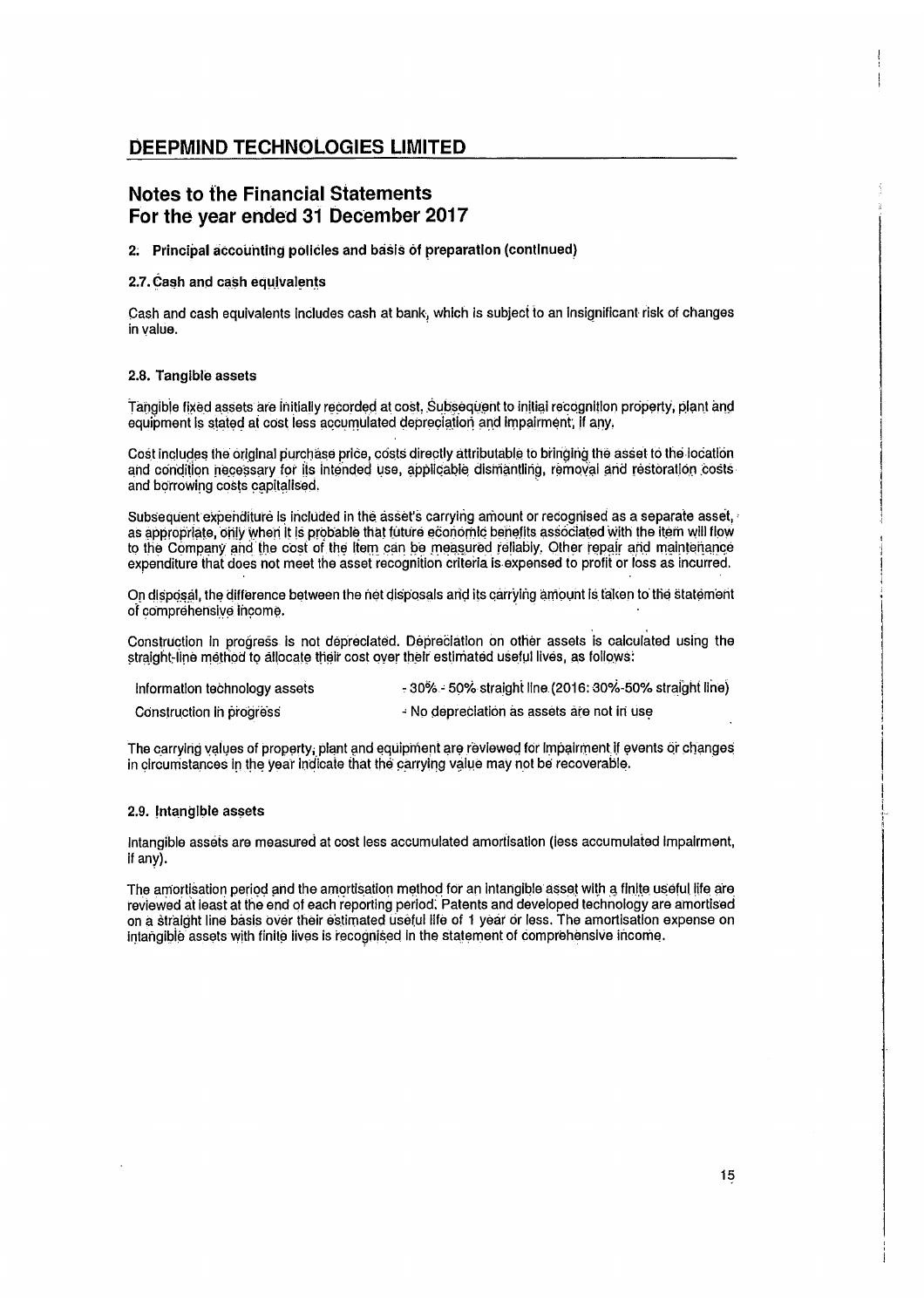## Notes to the Financial Statements \_ For the year ended 31 December 2017

#### 2. Principal accounting policies and basis of preparation (continued)

#### 2.10. Goodwill

Goodwill is initially measured at cost. After recognition, goodwill is measured at cost less any accumulated impairment losses.

UK.Company Law requires goodwill to be reduced by provisions for depreciation on a systematic basis over a period chosen by the directors, its useful economic life. However, under IFRS 3 Business Combinations, goodwill Is not amoitised. Consequently, the Companydoes not:amortisegoodwill; but réviews it for impairment on an annual basis or whenever there are indicators of impairment. The Company is therefore invoking a 'true and fair view override' to overcome the prohibition on the nonamortisation of goodwill in the Company Law. The Company is not able to reliably estimate the impact on the financial statements of the true and fair override on the basis that the useful life of goodwill cannot be predicted with a satisfactory level of reliability, nor can the pattern in which goodwill diminishes be known;

For the purposes of impairment testing, goodwill acquired in a business combination is allocated to each of the Company's Cash Génerating Units (CGUs), which are expected to 'benefit from the combination. Each unit to which the goodwill is allocated represents the lowest level within the entity at which the goodwill is monitored for internal management purposes. Goodwill is tested for impairment annually and when circumstances Indicate that the carrying value may be impaired. Impairmentis assessed by comparing the carrying value of an asset with its recoverable amount. The recoverable amount Is determined' based 'ofi value-in- use calculations. The use of this method requirés the estimation of future cash flows and the determination of a discount rate in order to calculate the present value. of the cash flows.

#### 2.11. Impairment of non-financial assets

The Company tests the carrying value of its long-term tangible assets and intangible assets for Impairment if events or changes in circumstances indicate that the asset may be impaired. Impairment is assessed by comparing the carrying value of an asset with its recoverable amount, which in turn is the higher of an asset's fair value less costs of disposal and value-in-use. When assessing impairment, assets are grouped at the lowest levels for which there are separately identifiable cash flows. Nonfinancial assets that have suffered impairment losses aré teviewed for possible reversal of the impairment at each reporting date.

#### 2.12. Financlal assets

#### Recognition

Financial assets are recognised on the statement of financial position when, and only when, the Company becomes a party to the contractual provisions of the financial instrument. When financial assets are recognised initially, they are measured at fair value, plus, in the case of financial assets not at fair value through profit or loss, directly attributable transaction costs.

A financial asset is derecognised where the contractual right to receive cash flows from the asset has expired or have been transferred and the Company has transferred substantially all risks and rewards of ownership. On derecognition of afinancial assetinits entirety, the differéncé between the carrying amount and the sum of the consideration received and any cumulative gain or loss that has been recognised directly in equity is recognised in profit or loss.

 $\overline{\phantom{a}}$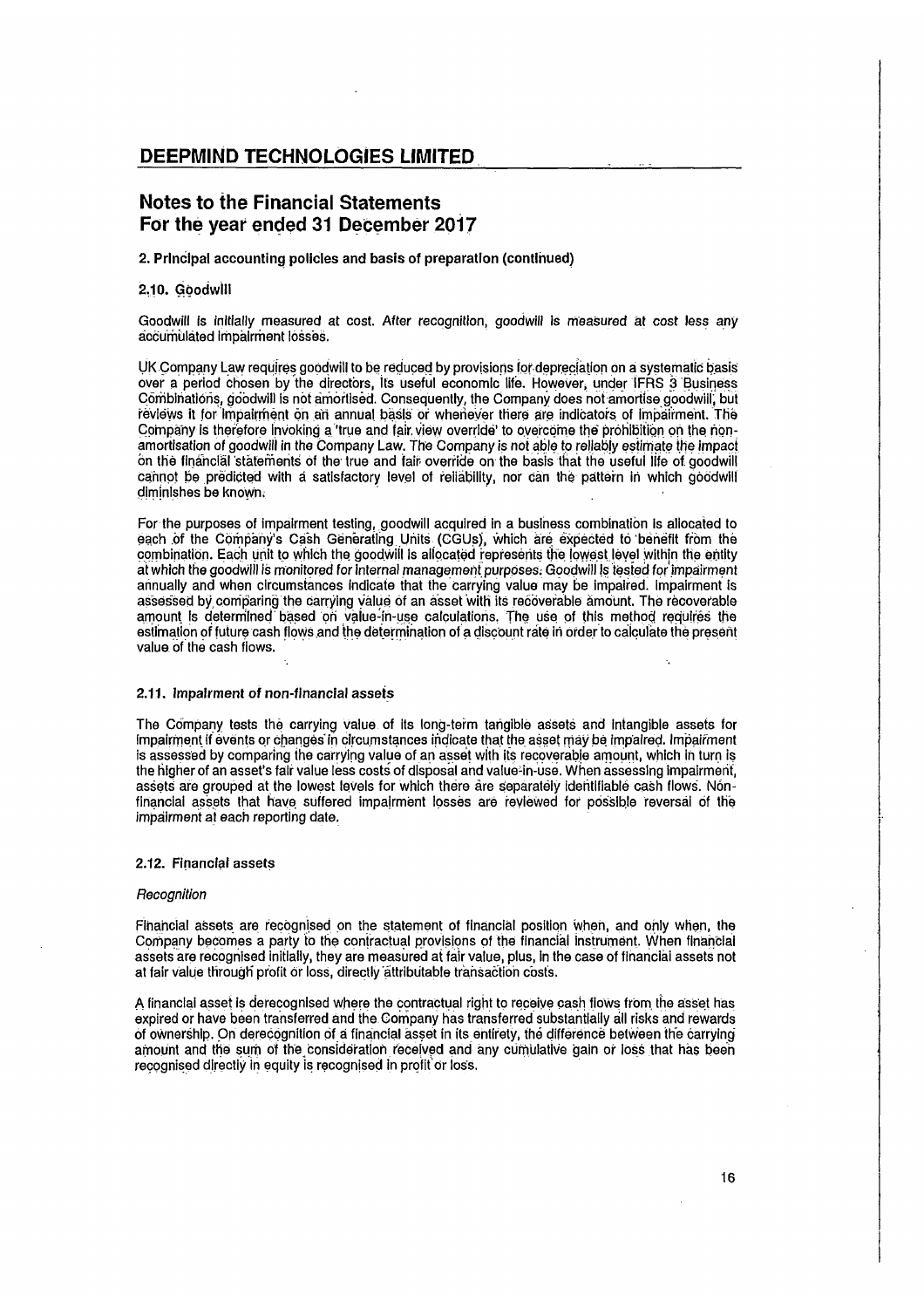## **Notes to the Financial Statements** For the year ended 31 December 2017

2. Principal accounting policies and basis of preparation (continued)

#### 2.12. Financial assets (continued)

#### Classification

The Company holds the following category of financial instruments:

- Investment in subsidiaries
- Receivables

The classification depends on the purpose for which the financial assets and liabilities were acquired. Management determines the classification of its financial assets and liabilities at initial recognition.

#### Investment in subsidiaries  $\ddot{v}$

Investment in subsidiaries is méasured at cost less accumulated impairment losses. The company tests for impairment when circumstances indicate that the carrying value may be impaired. Impairment is assessed by comparing the carrying value of an asset with its recoverable amount, which is the higher of net realisable value or value in use.

#### $(ii)$ Receivables

Receivables are non-derivative financial assets with fixed or determinable payments that are not quoted in an active market. They are included in current assets, except for maturities greater than 12 months after the end of the reporting period.

These are classified as non-current assets. The asset is initially recognised at its fair value including directly attributable and incremental transaction costs. Receivables are subsequently carried at amortised cost using the effective interest method.

Financial assets are derecognised when the rights to receive cash flows from the investments have expired or have been transferred and the Company has transferred substantially all risks and rewards of ownership.

If the original advanced amount to a fellow group entity does not equate to the fair value on initial recognition, the difference is reflected as a dividend to the parent of the Company. Interest income is recognised using the effective interest method.

#### 2.13: Financial liabilities

Financial liabilities are recognised on the statement of financial position when, and only when, the Company becomes a party to the contractual provisions of the financial instrument.

Financial liabilities are recognised initially at fair value, plus, in the case of financial liabilities other than derivatives, directly attributable transaction costs.

Subsequent to initial recognition, all financial liabilities are measured at amortised cost using the effective interest method, except for derivatives, which are measured at fair value.

A financial liability is derecognised when the obligation under the liability is extinguished. For financial liabilities other than derivatives, gains and losses are recognised in profit or loss when the liabilities are derecognised, and through the amortisation process.

The Company contains the following category of financial liabilities:

· Carried at amortised cost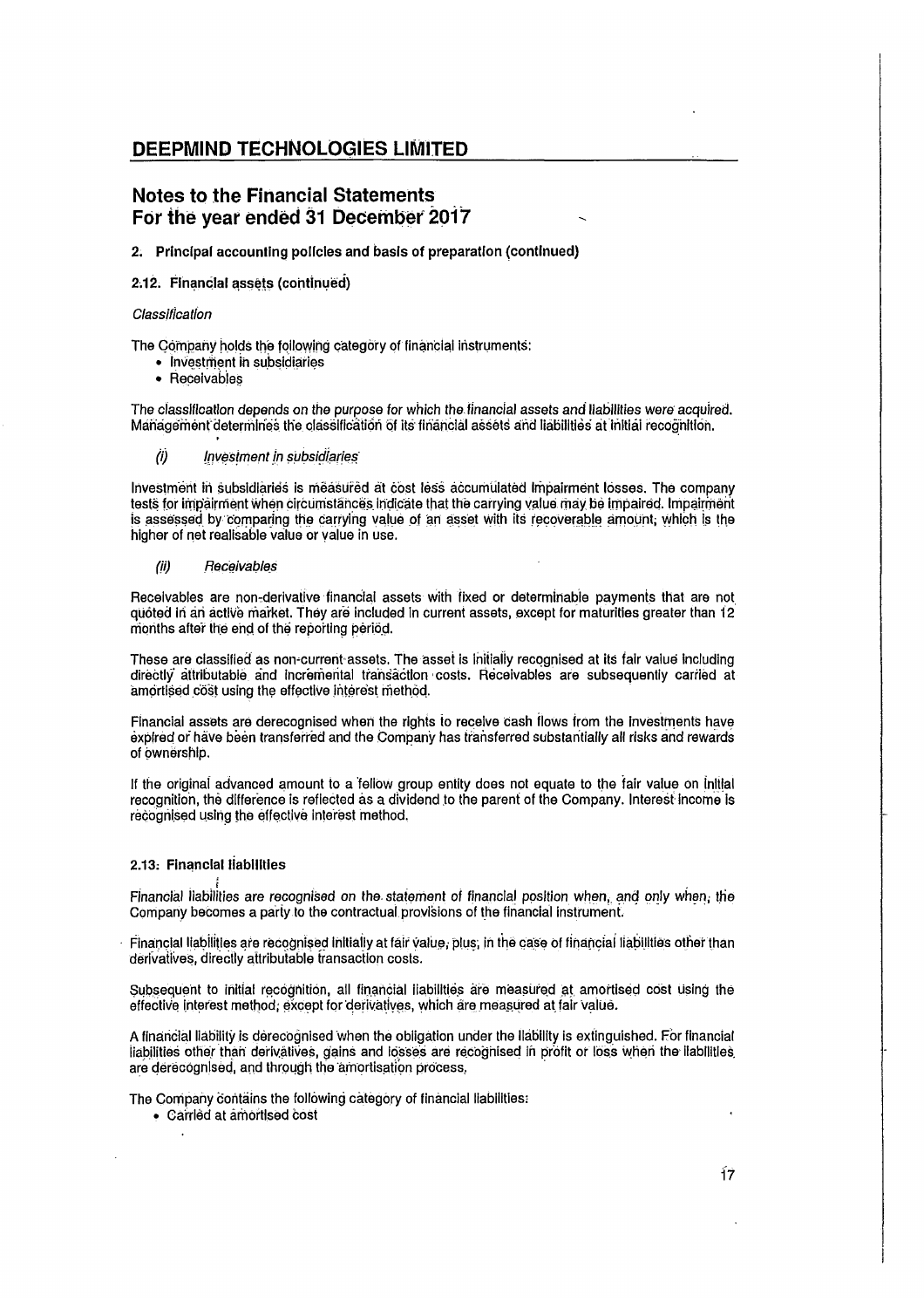## **Notes to the Financial Statements** For the year ended 31 December 2017

#### 2. Principal accounting policies and basis of preparation (continued)

#### 2.13. Financial liabilities (continued)

The classification depends on the purpose for which the financial liabilities were acquired. Management determines the classification of its financial liabilities at initial recognition.

#### Financial llabilities at amortised cost

Loans and borrowings are classified as current liabilities, unless the Company has an unconditional right to defer settlement of the liability for at least 12 months after the balance sheet date. Financial liabilities at amortised cost are included in 'Creditors: amounts failing due after one year' in the statement of financial position.

Interest expense relating to the financial liability is recognised in profit or loss on a time proportion basis using the effective interest rate method.

#### 2.14. Business Combinations

The purchase price is allocated to the tangible and intangible assets acquired and liabilities assumed based on their estimated fair values. The excess purchase price over those values is recorded as goodwill (if any). The fair values assigned to tangible and intangible assets acquired and liabilities assumed is based on management's estimates and assumptions, and other information compiled by management, including valuations that utilise established valuation techniques appropriate for the high technology industry.

Acquisition costs arising as a result of the transaction are expensed as administration costs in the period Incurred.

#### 3. Critical accounting estimates and judgements

#### Critical judgements in applying the Company's accounting policies

In the process of applying the Company's accounting policies, the following critical judgements have been made which may have a significant effect on the amounts recognised in the financial statements.

#### Fair value of non-current assets

The fair values assigned to tangible and intangible assets acquired and liabilities assumed is based on management's estimates and assumptions.

#### Impairment of intangible assets and investments in subsidiaries

During the year, the Company tested for impairment intangible assets and investment in subsidiaries. These impairments were based on an estimation of the recoverable amount at the reporting date which includes assumptions on the each cash-generating unit's fair value less costs to sell and its value in ijse.

#### Key sources of estimation uncertainty

In the process of applying the Company's accounting policies, management is of the opinion that there are no sources of estimation uncertainty involved that have a significant effect on the amounts recognised in the financial statements.

 $1\overline{8}$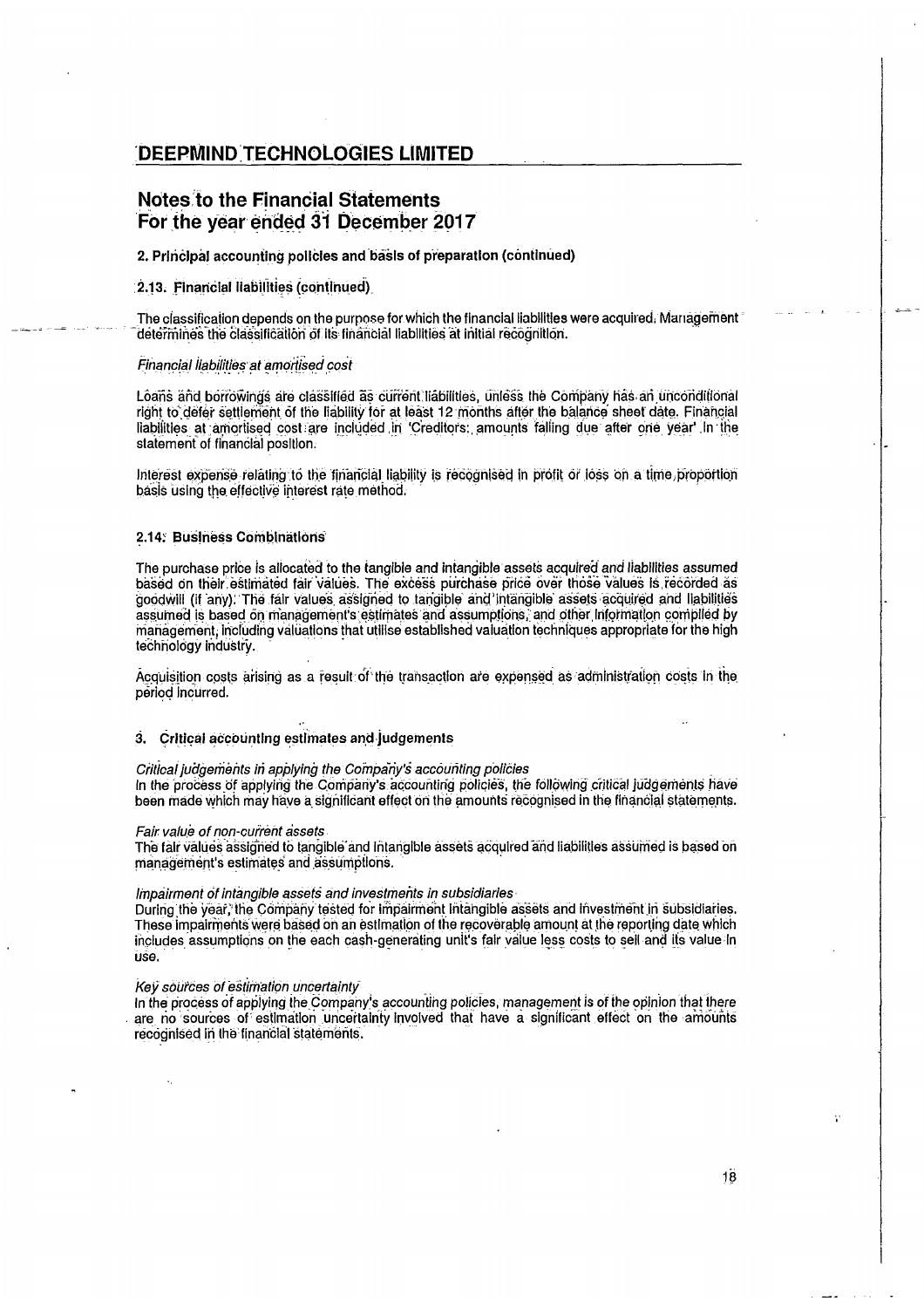## **Notes to the Financial Statements** For the year ended 31 December 2017

4. Turnover

|                                                                     | 2017       | 2016       |
|---------------------------------------------------------------------|------------|------------|
|                                                                     |            |            |
| Research and development fees from other group<br>undertakings (US) | 54,422,527 | 40,283,597 |

#### 5. Operating loss

Operating loss is arrived at after charging the following.

|                                     | 2017        | 2016        |
|-------------------------------------|-------------|-------------|
| Staff costs and other related costs | 200,867,990 | 104,774,132 |
| Depreciation                        | 729,323     | 85,641      |
| Amortisation of intangible assets   | 1,157,140   | 777,904     |
| Auditor's remuneration              | 32,431      | 11,005      |

Staff and other costs are arrived at after recharging £201 million (2016: £105 million) from group companies.

The directors receive remuneration in respect of their services to the Company from other group<br>companies. The cost of the services that they provided to the Company cannot be separately identified.

#### 6. Other expense

|                                        | 2017   | 2016      |
|----------------------------------------|--------|-----------|
| ٠.                                     | £      | £.        |
| Impairment of intangible assets        | $\sim$ | 414,856   |
| Impairment of investment in subsidiary |        | 639,505   |
|                                        |        | 1,054,361 |

#### 7. Interest payable and similar charges

|                              | 2017                                                                                        | 2016      |
|------------------------------|---------------------------------------------------------------------------------------------|-----------|
|                              |                                                                                             |           |
| Interest on Intergroup loans | 2,593,373                                                                                   | 1,998,394 |
|                              | dealership and contract the contract of the contract of the contract of the contract of the |           |

 $19$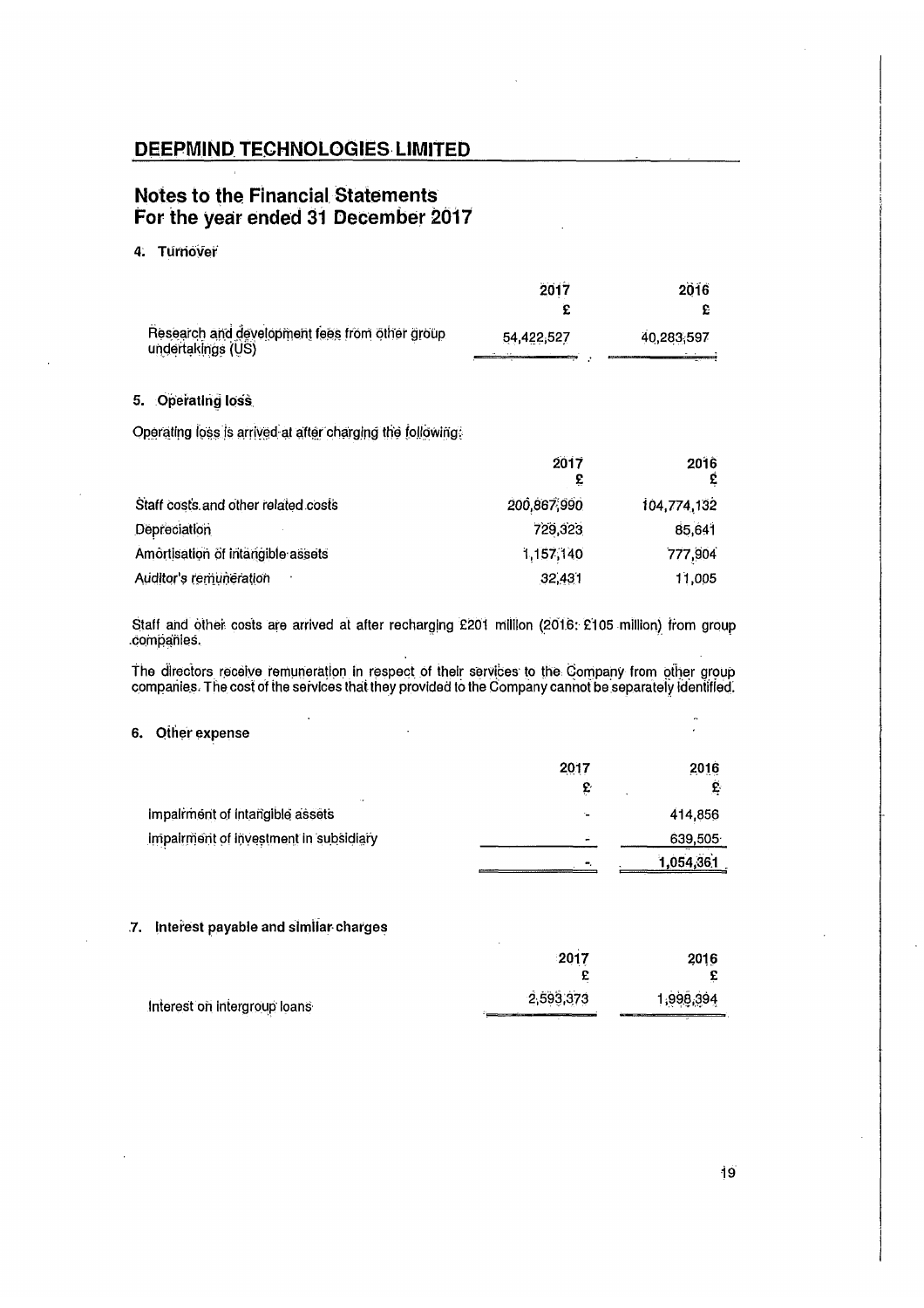## **Notes to the Financial Statements** For the year ended 31 December 2017

8. Tax on loss from ordinary activities

**Current tax** 

|                                                                                | 2017             | 2016         |
|--------------------------------------------------------------------------------|------------------|--------------|
|                                                                                | £                | £            |
| Analysis of tax (charge)/ credit for the year                                  |                  |              |
| Current tax credit on loss for the year                                        |                  | 14,428,739   |
| Adjustments in respect of prior years                                          | (20,311,015)     | 18,181,109   |
| <b>Total current tax</b>                                                       | (20, 31, 1, 015) | 32,609,848   |
| Factors affecting tax (charge)/ credit for the year                            |                  |              |
|                                                                                | 2017             | 2016         |
|                                                                                | £                | È            |
| Loss for the year - continuing activities                                      | 281,893,535      | 126,555,467  |
| Corporation tax on loss at the standard UK tax rate of<br>19.2466% (2016: 20%) | 54,254,851       | 25,311,094   |
| Effects of:                                                                    |                  |              |
| Adjustments in respect of prior years                                          | (20,311,015)     | 18,181,109   |
| Expenses not deductible for tax purposes                                       | (21, 200, 138)   | (10,798,265) |
| Corporate Interest tax restriction                                             | (338, 952)       |              |
| Amounts not recognised                                                         | (32,715,761)     | (84,090)     |
| Tax (charge)/ credit for the year                                              | (20, 311, 015)   | 32,609,848   |

There is uncertainty as to the timing of when the Company will generate sufficient taxable profits to<br>utilise tax losses carried forward. Therefore, the Company has not recognised deferred tax assets of £57,596,733.

#### Factors affecting future tax charges

The UK corporation tax rate has reduced from 20% to 19% from 1 April 2017 and is due to reduce to 17% from 1 April 2020.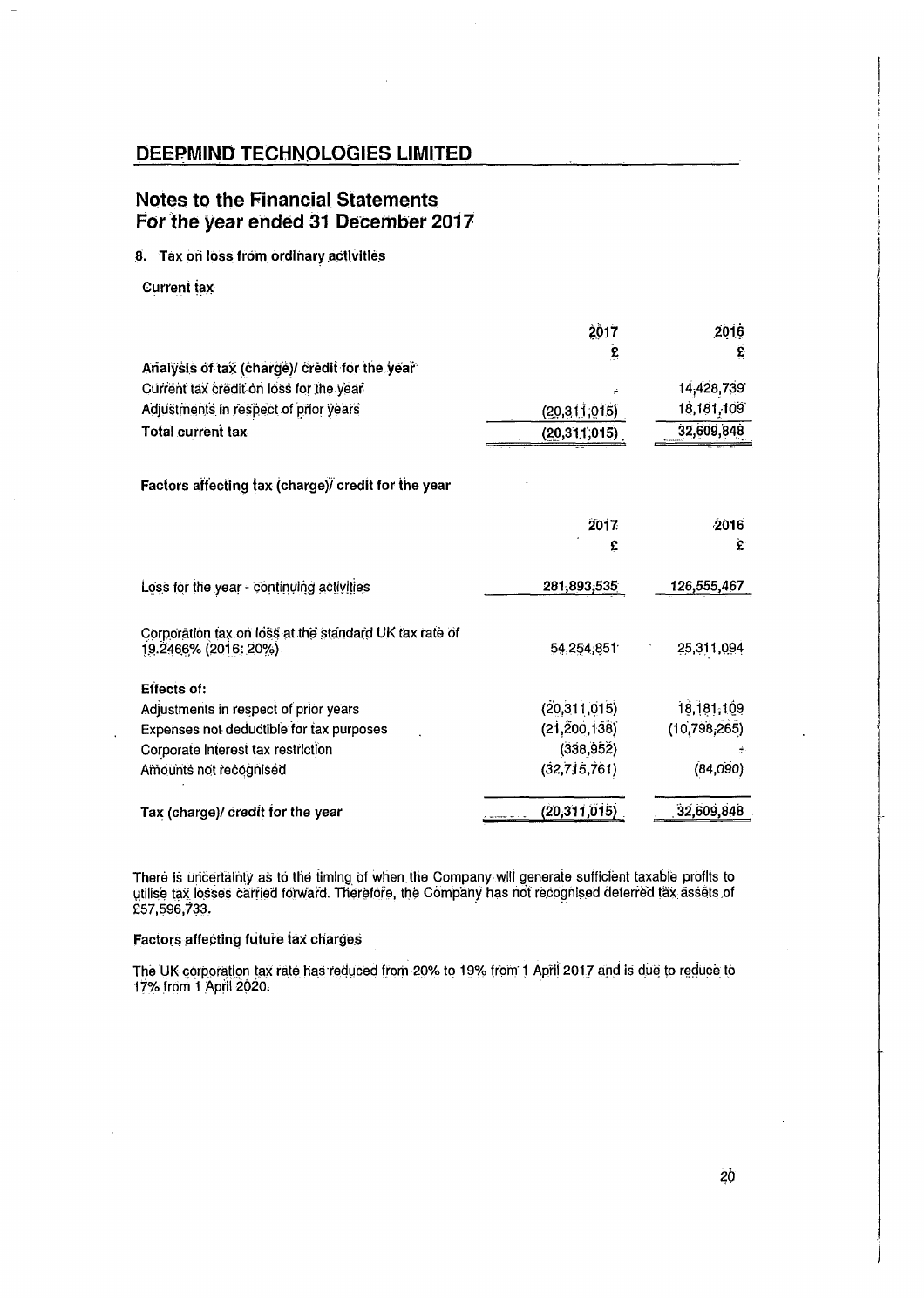## Notes to the Financial Statements \_ For the year ended 31 December 2017

## 9. Tangible assets

| <b>DEEPMIND TECHNOLOGIES LIMITED</b>                |                        |                        |                          |
|-----------------------------------------------------|------------------------|------------------------|--------------------------|
| <b>Notes to the Financial Statements</b>            |                        |                        |                          |
|                                                     |                        |                        |                          |
| For the year ended 31 December 2017                 |                        |                        |                          |
| Tangible assets                                     |                        |                        |                          |
|                                                     | Information technology | Construction in        | Total                    |
|                                                     | assets<br>£            | progress<br>£          | £                        |
| Cost<br>As at 1 January 2017                        | 481,387                | 69,604                 | 550,991                  |
| Additions during the year                           | 1,368,146              | .29,047                | 1,397,193                |
| As at 31 December 2017                              | 1,849,533              | 98,651                 | 1,948,184                |
| <b>Depreciation</b>                                 |                        |                        |                          |
| As at 1 January 2017                                | 85,641                 | £,                     | 85,641                   |
| Charge for the year<br>As at 31 December 2017       | 729,323                | ÷                      | 729,323                  |
| 9.                                                  | 814,964                |                        | 814,964                  |
| Net book value                                      |                        |                        |                          |
| At 31 December 2017<br>At 31 December 2016          | 1,034,569<br>395,746   | 98,651<br>69,604       | 1,133,220<br>465,350     |
|                                                     |                        |                        |                          |
| Intangible assets                                   |                        |                        |                          |
|                                                     | Patents and acquired   |                        |                          |
|                                                     | technology<br>£        | Goodwill<br>£          | Total<br>£               |
| Cost                                                |                        |                        |                          |
| As at 1 January 2017                                |                        |                        |                          |
| Additions during the year<br>As at 31 December 2017 | 1,157,140<br>1,157,140 | 1,157,140<br>1,157,140 | 2,314,280 ·<br>2,314,280 |
|                                                     |                        |                        |                          |
| 10.<br>Amortisation<br>As at 1 January 2017         |                        |                        |                          |
| Amortisation for the year                           | 1,157,140              |                        | 1,157,140                |
| As at 31 December 2017                              | 1,157,140              |                        | 1,157,140                |

#### 10. Intangible assets

| <b>DEEPMIND TECHNOLOGIES LIMITED</b>                         |                             |                 |            |
|--------------------------------------------------------------|-----------------------------|-----------------|------------|
| <b>Notes to the Financial Statements</b>                     |                             |                 |            |
| For the year ended 31 December 2017<br>Tangible assets<br>9. |                             |                 |            |
|                                                              | Information technology      | Construction in |            |
|                                                              | assets                      | progress        | Total      |
| Cost                                                         | £                           | £               | £          |
| As at 1 January 2017                                         | 481,387                     | 69,604          | 550,991    |
| Additions during the year                                    | 1,368,146                   | .29,047         | 1,397,193  |
| As at 31 December 2017                                       | 1,849,533                   | 98,651          | 1,948,184  |
| <b>Depreciation</b>                                          |                             |                 |            |
| As at 1 January 2017                                         | 85,641                      |                 | 85,641     |
| Charge for the year                                          | 729,323                     |                 | 729,323    |
| As at 31 December 2017                                       | 814,964                     |                 | 814,964    |
| Net book value                                               |                             |                 |            |
| At 31 December 2017                                          | 1,034,569                   | 98,651          | 1,133,220  |
| At 31 December 2016                                          | 395,746                     | 69,604          | 465,350    |
|                                                              |                             |                 |            |
| Intangible assets<br>10.                                     |                             |                 |            |
|                                                              | <b>Patents and acquired</b> |                 |            |
|                                                              | technology<br>£             | Goodwill<br>£   | Total<br>£ |
| Cost                                                         |                             |                 |            |
| As at 1 January 2017                                         |                             |                 |            |
| Additions during the year                                    | 1,157,140                   | 1,157,140       | 2,314,280  |
| As at 31 December 2017                                       | 1,157,140                   | 1,157,140       | 2,314,280  |
| Amortisation                                                 |                             |                 |            |
| As at 1 January 2017                                         |                             |                 |            |
| Amortisation for the year                                    | 1,157,140                   |                 | 1,157,140  |
| As at 31 December 2017                                       | 1,157,140                   | ٠               | 1,157,140  |
|                                                              |                             |                 |            |
| Net book value                                               |                             |                 |            |
| At 31 December 2017<br>At 31 December 2016                   | Ą,                          | 1,157,140       | 1,157,140  |
|                                                              |                             |                 |            |

During the year, as part of the business combination (note 16), the Company acquired technology with a fair value of £1,157,140. The intellectual property was fully amortised as at the year end. No. irtipaifment of goodwill was identified at 31 Decémiber 2017.

 $\mathbf{I}$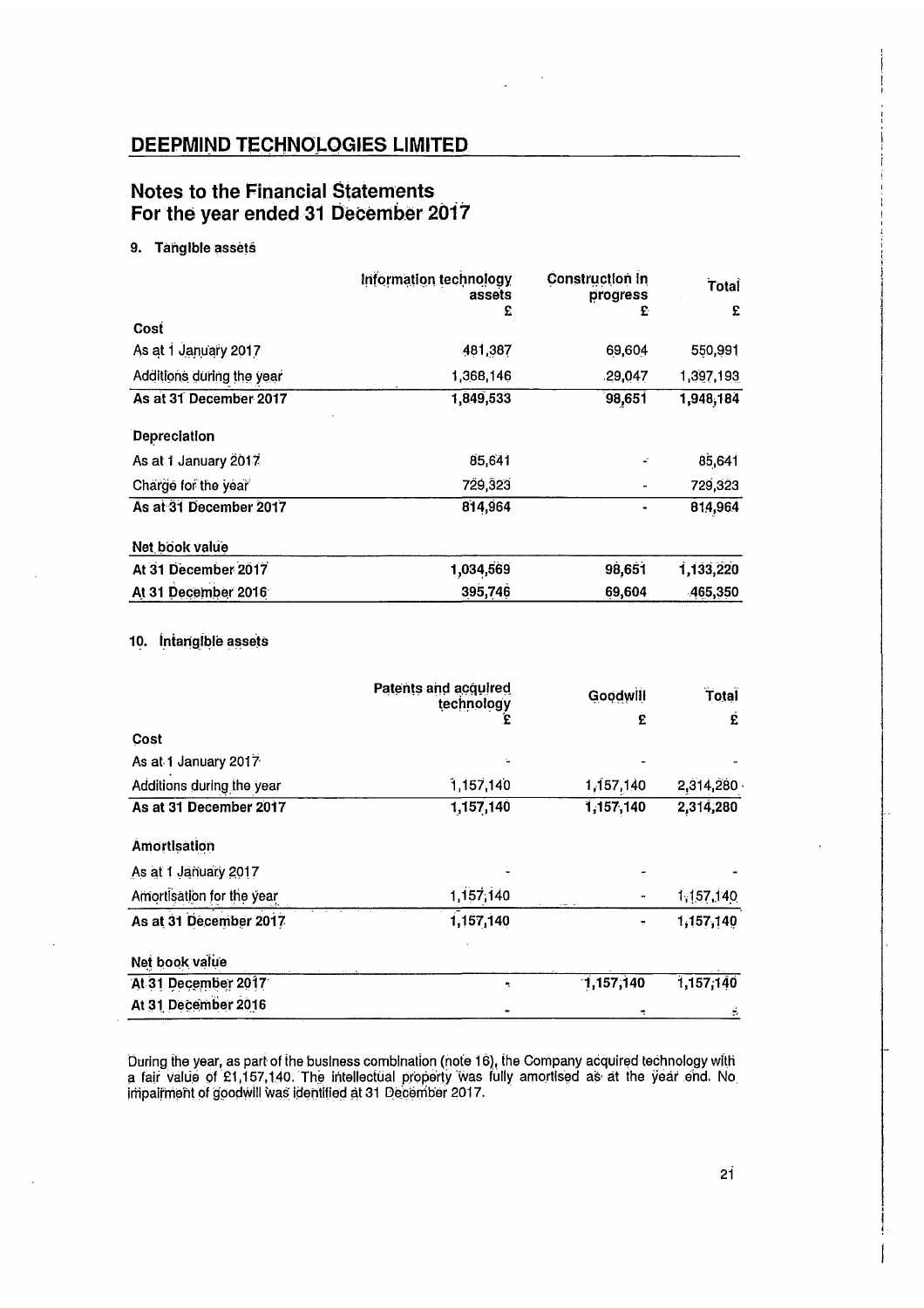## **Notes to the Financial Statements** For the year ended 31 December 2017

11. Financial assets

|                         | Investment in subsidiary<br>undertaking |
|-------------------------|-----------------------------------------|
| Cost                    |                                         |
| As at 1 January 2017    | 1,404,600                               |
| Additions during year   |                                         |
| At 31 December 2017     | ÷.,<br>1,404,600                        |
| Impairment              |                                         |
| As at 1 January 2017    | 639,505                                 |
| Impairment for the year | ÷.                                      |
| At 31 December 2017     | 639,505                                 |
| Net book value          |                                         |
| At 31 December 2017     | 765,095                                 |
| At 31 December 2016     | 765,095                                 |

| <b>Company Name</b>           | <b>Type</b>              | Proportion<br>held | Value Invested |
|-------------------------------|--------------------------|--------------------|----------------|
| Hark Health Solutions Limited | Acquisition of<br>shares | 100%               | 1,404,600      |

No Impairment was Identified at 31 December 2017. Subsequent to year end management made a<br>decision to liquidate this subsidiary undertaking.

12. Debtors: amount falling due within one year

| 2017       | 2016<br>£  |
|------------|------------|
|            |            |
| 43,464,982 | 30,599,664 |
| 41,604,986 | 20,305,457 |
| 13,935,064 | 467,636    |
| 168,552    | 174,561    |
| 99,173,584 | 51,547,318 |
|            | £          |

 $22$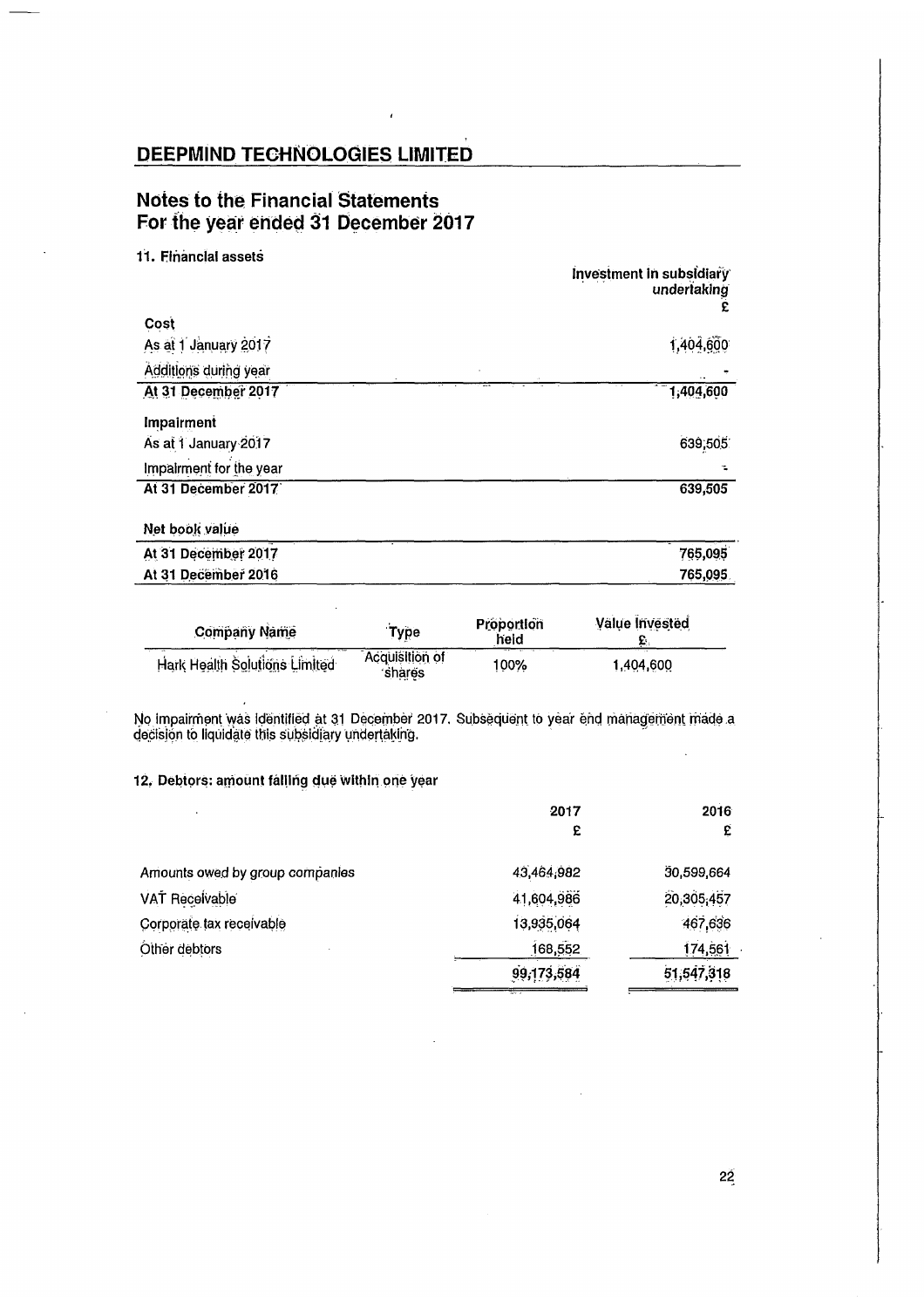## **Notes to the Financial Statements** For the year ended 31 December 2017

13. Creditors: amount failing due within one year

|                                 | 2017        | 2016       |
|---------------------------------|-------------|------------|
|                                 | £           | £          |
| Amounts owed to group companies | 112,382,212 | 77,701,261 |
| <b>Trade creditors</b>          | 1,350,954   | 722,575    |
| Accruals.                       | 6,460,672   | 563,633    |
| Other creditors                 | 3,745,318   |            |
|                                 | 123,939,156 | 78,987,469 |

All amounts and creditors are non-interest bearing and are settled within the Company's normal operating cycle.

### 14. Creditors: amount falling due after one year

|                                                | 2017        | 2016        |
|------------------------------------------------|-------------|-------------|
|                                                |             |             |
| Loan from group companies and Interest accrued | 433,071,734 | 141,301,047 |
| Other creditors                                | 2,247,193   |             |
|                                                | 435,318,927 | 141,301,047 |

The weighted average effective interest rate for loans and borrowings due to related companies for<br>the year ended 31 December 2017 is 0.91% p.a. (2016: 1.91% p.a.). The loans are repayable no later than 30 October 2019.

| 15. Called up share capital                |      |       |
|--------------------------------------------|------|-------|
|                                            | 2017 | 2016  |
| Allotted, called up and fully paid         |      |       |
| 16,406,358 Ordinary shares of £0.0001 each | ,641 | 1.641 |

There were no movements in the Company's ordinary shares during the year (2016: none).

23